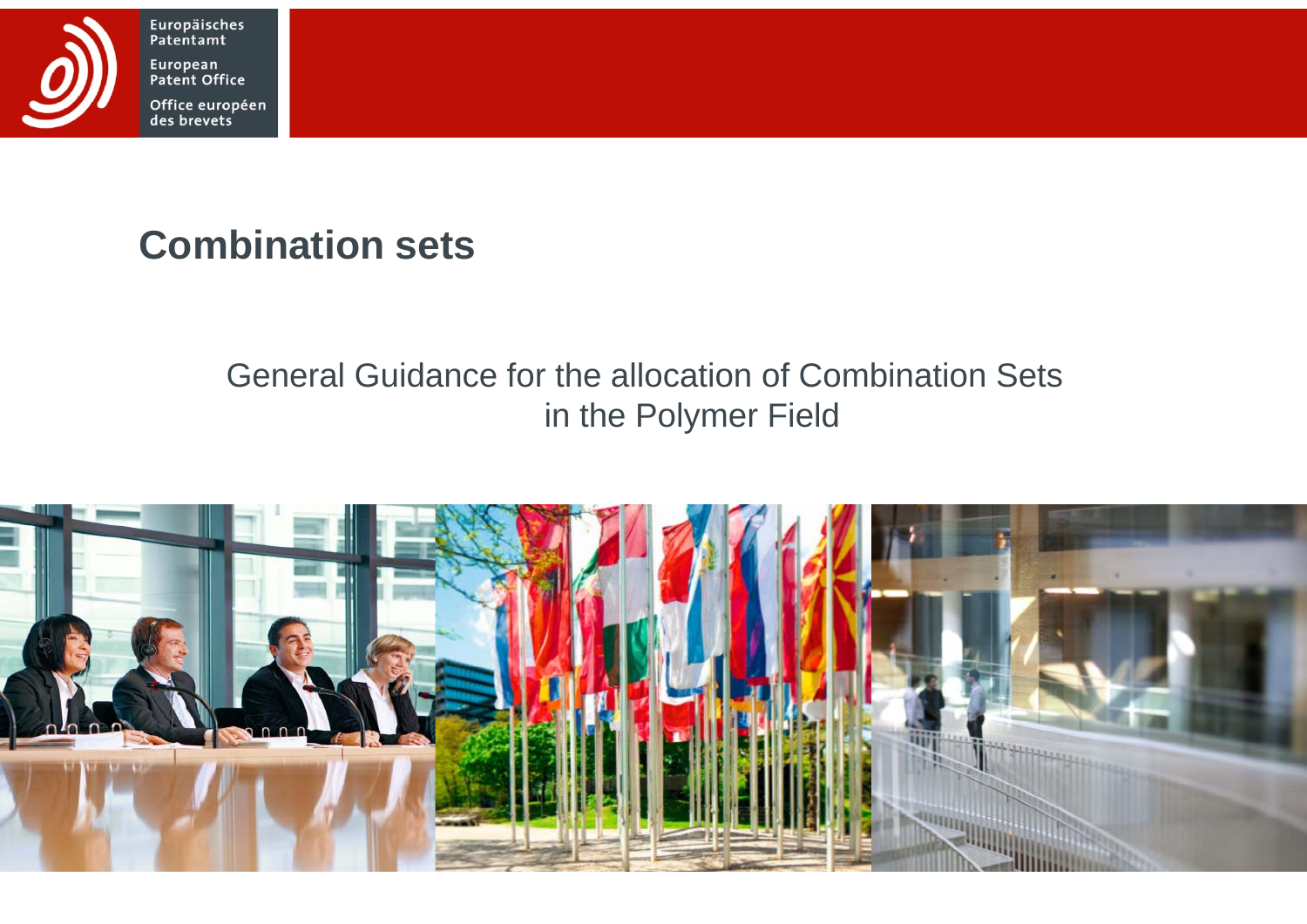

### **Outline**

- **Historical background**
- **Structure, type and use**
- **EXTEND 4 THEORY Allocation rules and principles**
- **Advantages and problems**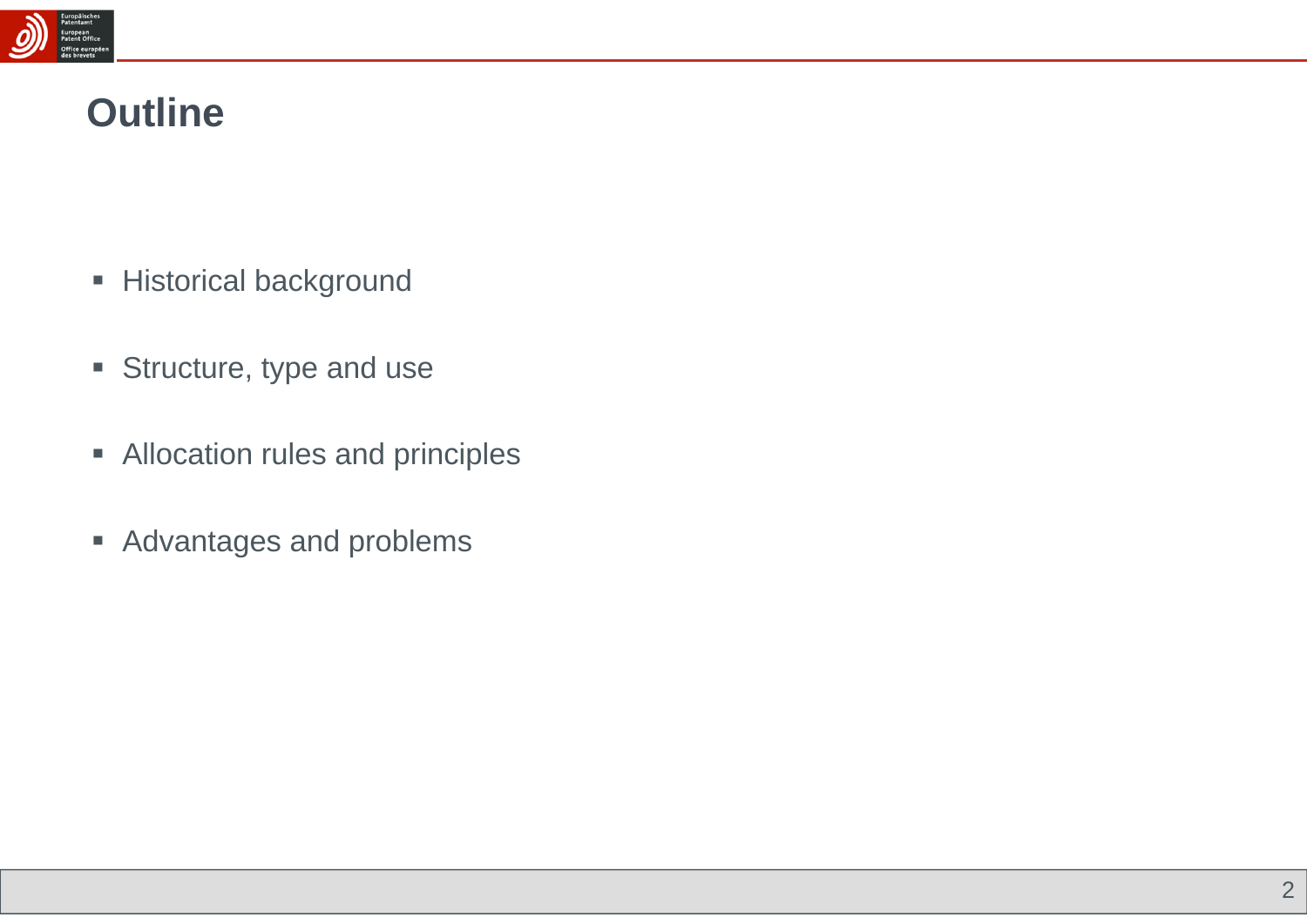- $\Box$  Combination sets are linked symbols separated by a comma (,) which identify a combination of certain technical features
	- $\triangleright$  Examples of combined technical features:
		- different ingredients within a mixture
		- a compound and its preparation process
- $\Box$  All classification symbols which are linked within a Combination sets must be valid symbols of the CPC scheme.
- $\Box$  As a result of the link between the symbols, Combination setss allow to use special search techniques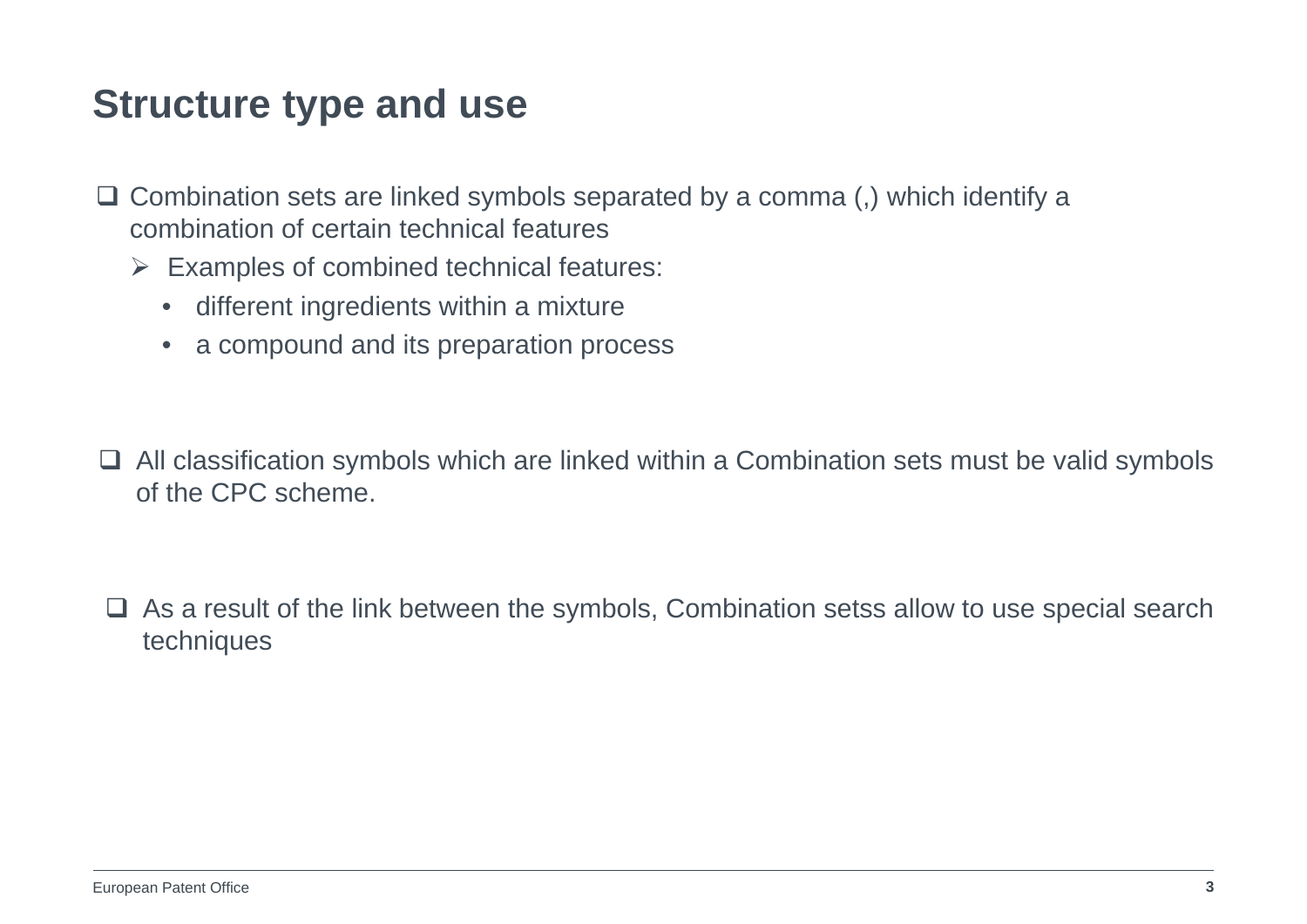The first symbol in a Combination sets is called the "**base symbol**"

- $\triangleright$  The base symbol determines the "authorization" rights for the allocation/validation or deletion of a Combination sets.
- $\triangleright$  The selected base symbol determines whether the combination set as a whole can be flagged as:
	- ш an "invention information set" (**INV.**),
	- ш an "additional information set" (**ADD.**),
		- Ex.**:**
		- $\bullet$ **C08F210/06, C08F2/001 (INV.)**
		- $\bullet$ **C08F210/06, C08F210/08, C08F2500/11 (ADD.)**
		- $\bullet$  **C08F2220/1808, C08F220/06 (ADD.) only,** since the base symbol belongs to the "2000" series of symbols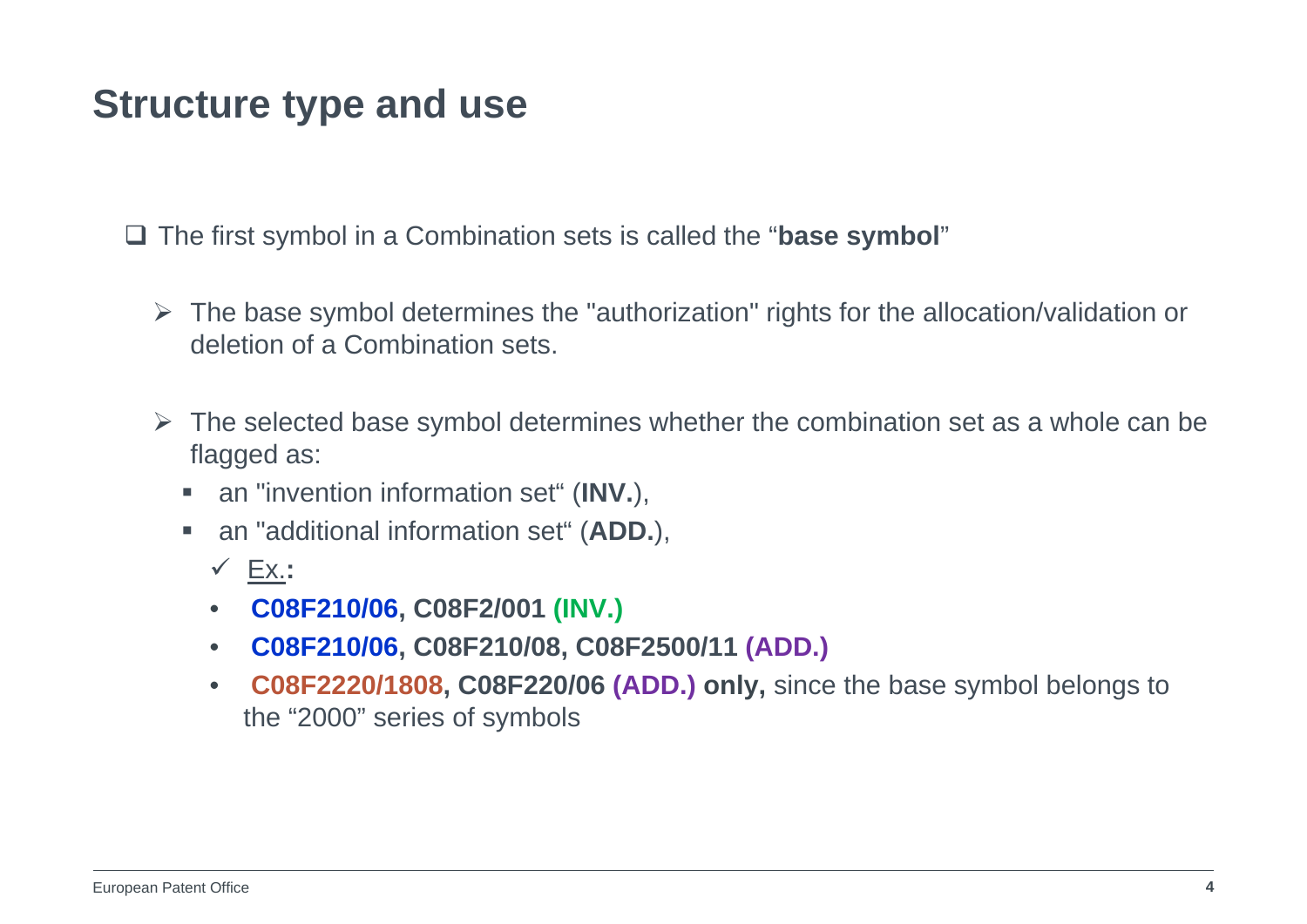- Contrary to "single" unlinked symbols, it is allowed to have **duplicate symbols** in a single Combination sets and in different Combination setss pertaining to the same document (i.e., multiple indexing)
	- $\triangleright$  Ex. of two Combination sets relating to the same document
		- C08L83/04, C08L69/00, C08L83/04 (embodiment 1)
		- C08L83/04, C08L67/02 (embodiment 2)
- □ In a Combination sets the **order of symbols** is of importance for the meaning expressed thereby; a change of order makes it a different Combination set with possibly a different information
	- Ex. of two Combination sets relating to the same document, but with different meanings
		- •C08F220/06, C08F220/14, C08F220/32 (embodiment 1)
		- $\bullet$ C08F220/14, C08F220/32, C08F220/06 (embodiment 2)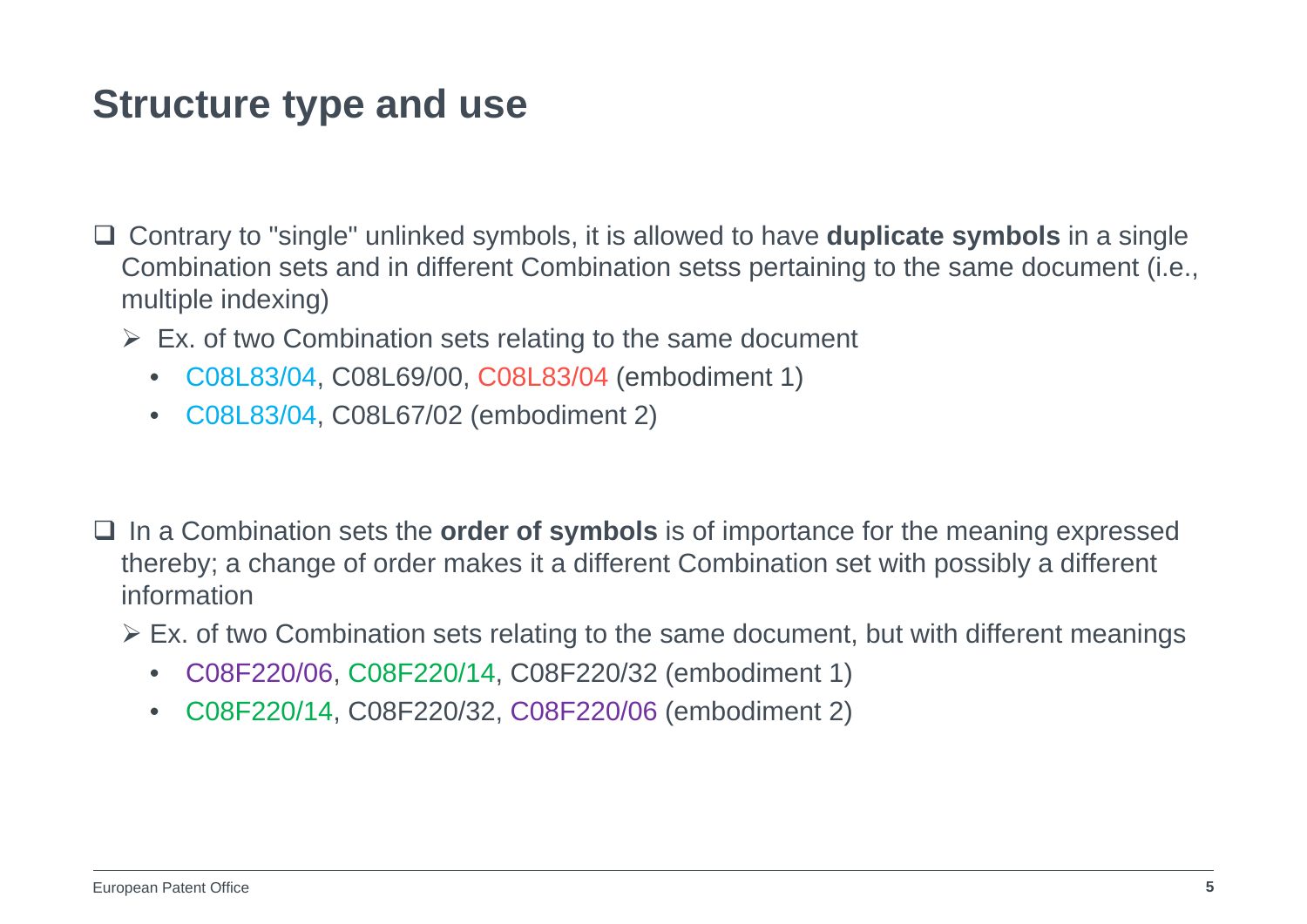$\Box$  No intelectual limitation as to the number of symbols allowed per Combination set (limitation to 50 symbols in EPO internal tools)

 $\Box$  No limitation as to the number of Combination sets allowed per document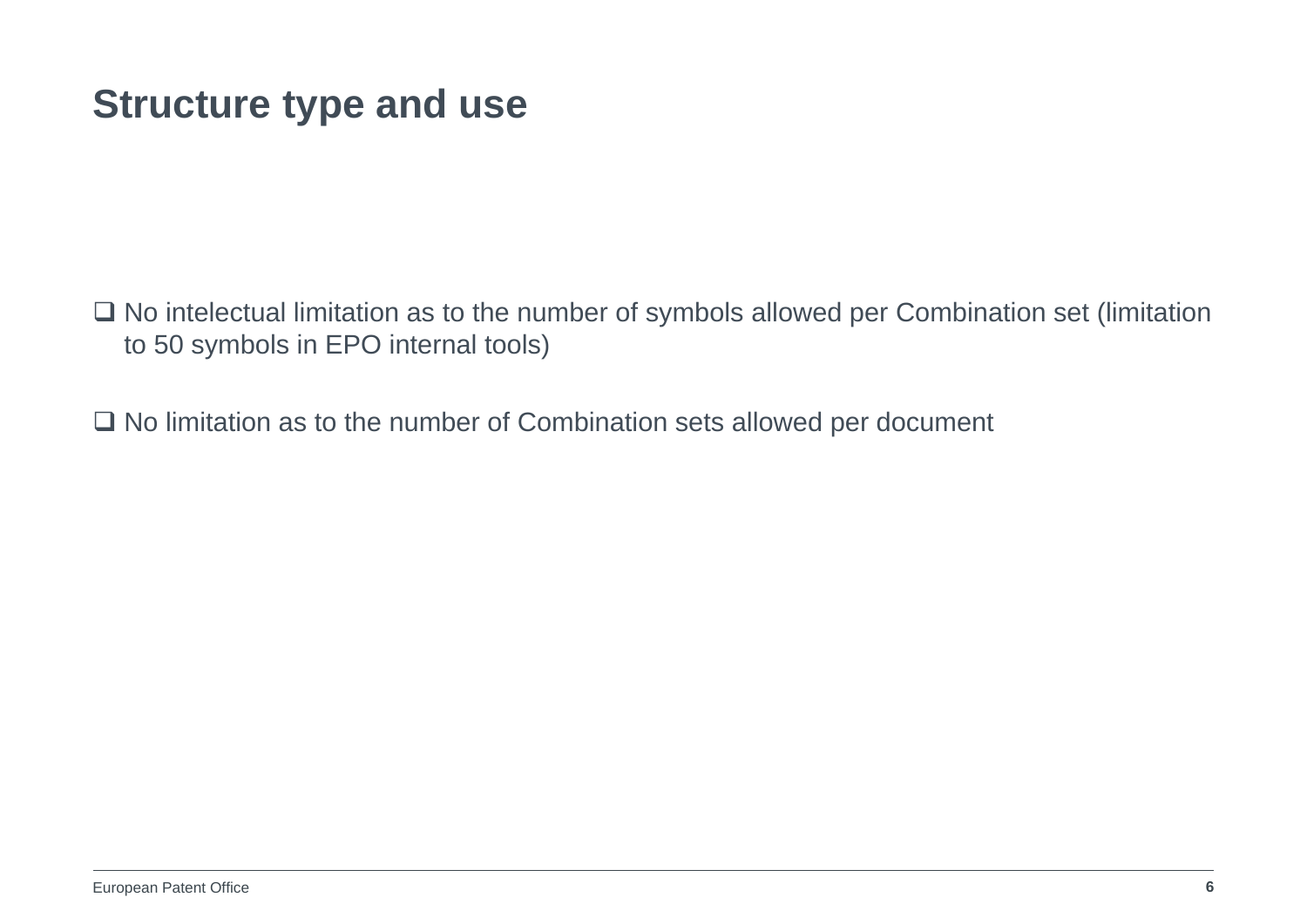$\Box$  The use of Combination sets in a particular subclass is identified in the Notes (sometimes also the Warnings) of the Scheme of said subclass and in the corresponding CPC Definitions of said subclass.

**Example taken from a Note in the scheme of subclass C04B** 

**Note** 

…

In groups C04B 2/00 to C04B 32/00 and C04B 38/00 to C04B 41/00 it is desirable to classify the individual constituents of the mixtures, or other aspects relating to the mixtures or constituents, using Combination Sets with symbols chosen from groups C04B 2/00 to C04B 41/00.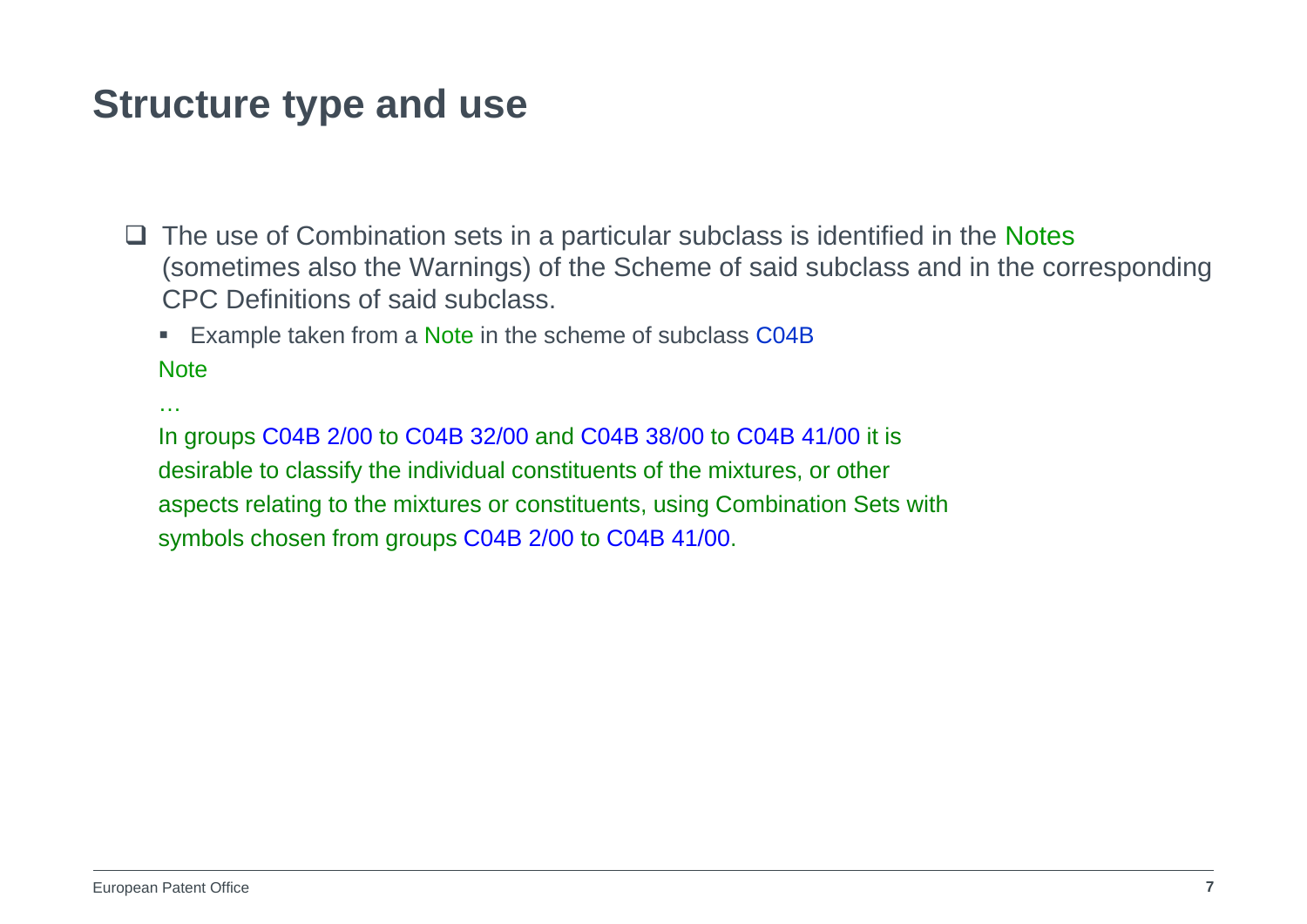- $\Box$  Combination sets are used in a relatively limited number of technical fields of the CPC, but have been allocated to a substantial amount of documents in the polymer field
	- about 5.7 % of the overall CPC classified documents have at least one Combination set assigned thereto
	- In the polymer subclasses, this percentage raises to roughly **52%** of the documents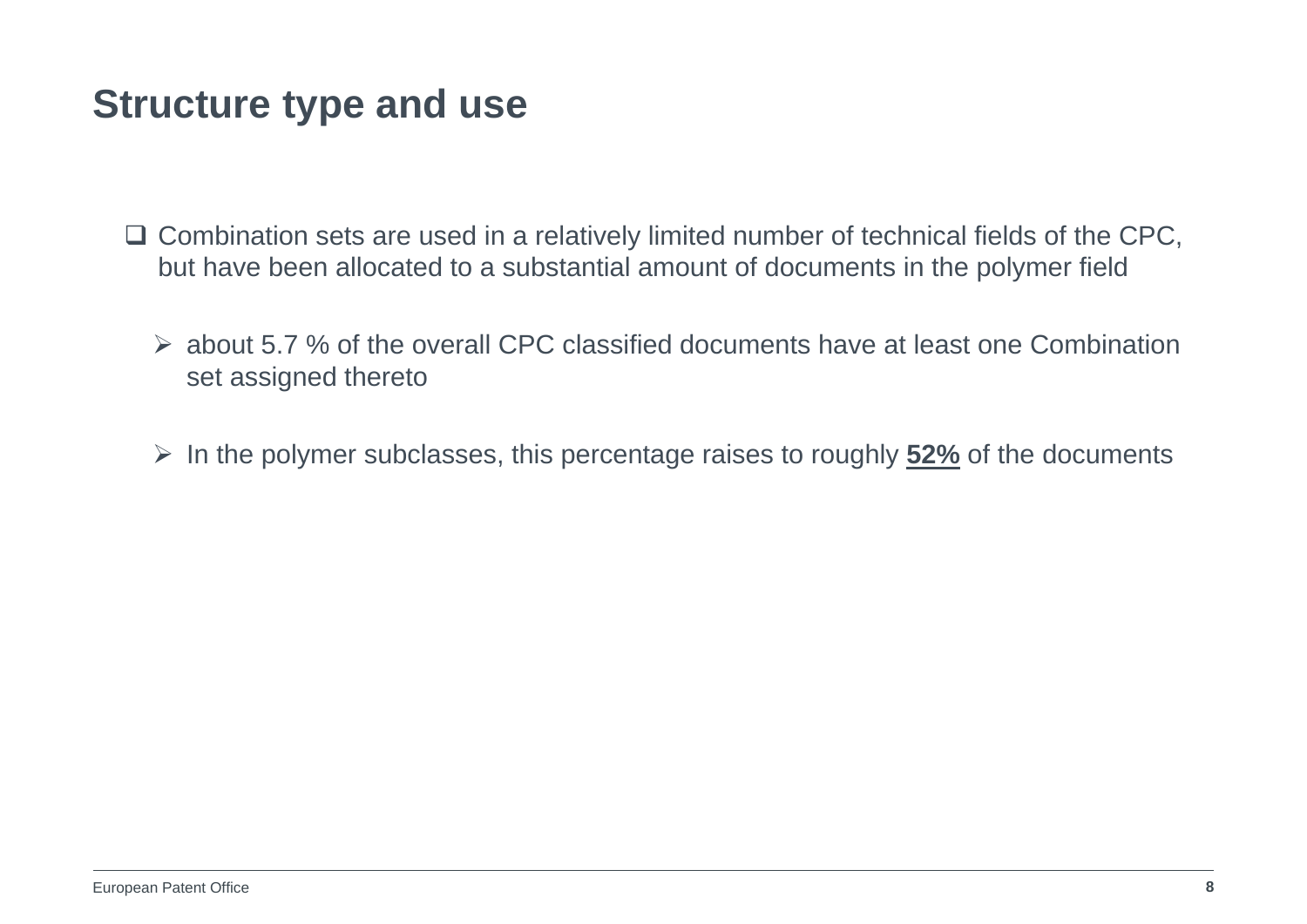$\Box$  The polymer field comprises Combination sets with **base symbols** selected from six subclasses

| C <sub>08</sub> F | MACROMOLECULAR COMPOUNDS OBTAINED BY REACTIONS ONLY INVOLVING<br><b>CARBON-TO-CARBON UNSATURATED BONDS</b>                                                                                                                           |
|-------------------|--------------------------------------------------------------------------------------------------------------------------------------------------------------------------------------------------------------------------------------|
| <b>C08G</b>       | MACROMOLECULAR COMPOUNDS OBTAINED OTHERWISE THAN BY REACTIONS<br>ONLY INVOLVING UNSATURATED CARBON-TO-CARBON BONDS                                                                                                                   |
| C <sub>08</sub> K | USE OF INORGANIC OR NON-MACROMOLECULAR ORGANIC SUBSTANCES AS<br><b>COMPOUNDING INGREDIENTS</b>                                                                                                                                       |
| <b>C08L</b>       | COMPOSITIONS OF MACROMOLECULAR COMPOUNDS                                                                                                                                                                                             |
| $\overline{C}09D$ | COATING COMPOSITIONS, e.g. PAINTS, VARNISHES OR LACQUERS; FILLING<br>PASTES; CHEMICAL PAINT OR INK REMOVERS; INKS; CORRECTING FLUIDS;<br>WOODSTAINS; PASTES OR SOLIDS FOR COLOURING OR PRINTING; USE OF<br><b>MATERIALS THEREFOR</b> |
| C <sub>09</sub> J | ADHESIVES; NON-MECHANICAL ASPECTS OF ADHESIVE PROCESSES IN<br>GENERAL; ADHESIVE PROCESSES NOT PROVIDED FOR ELSEWHERE; USE OF<br><b>MATERIALS AS ADHESIVES</b>                                                                        |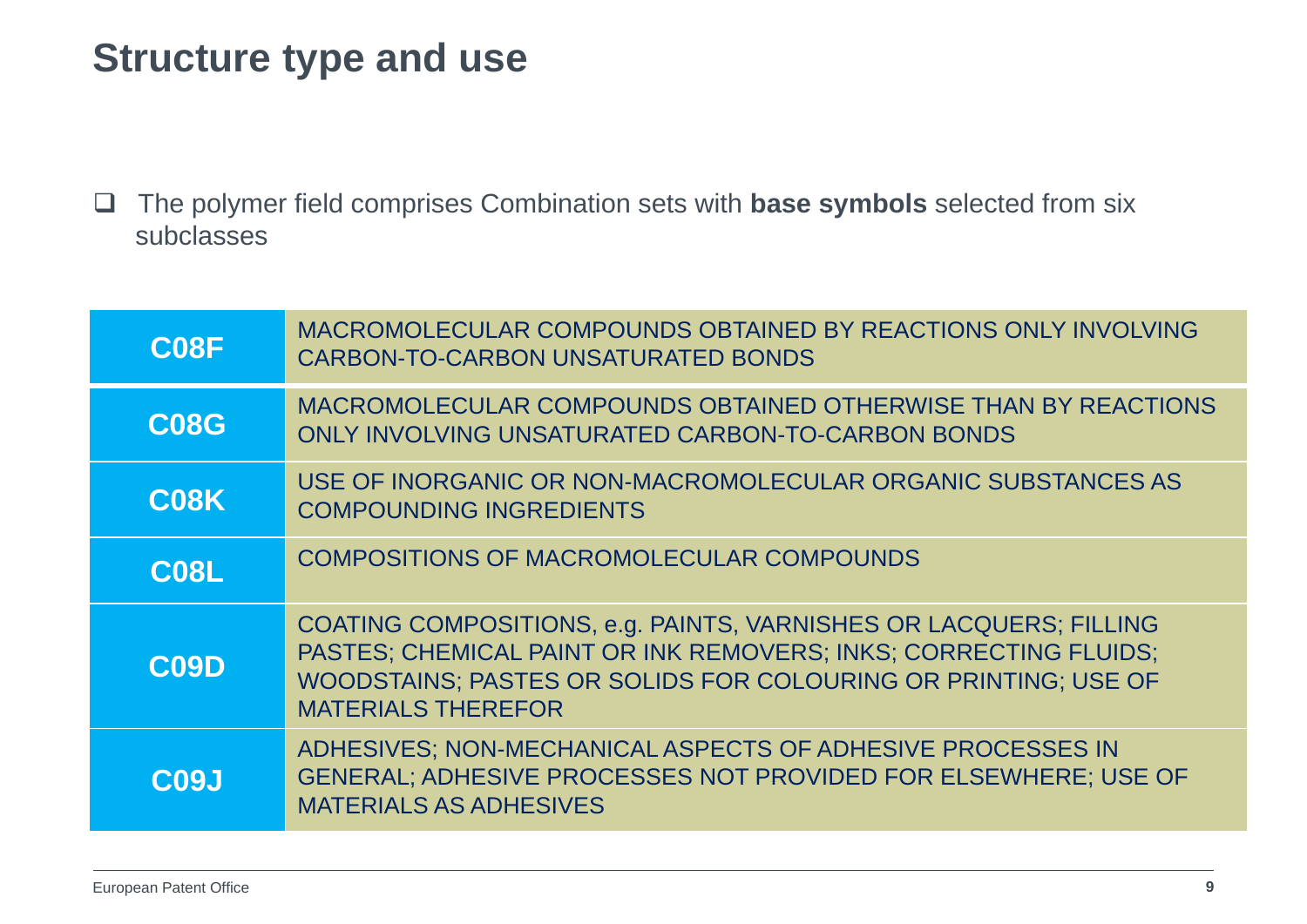- $\Box$ Combination sets in the polymer field include 2 or more valid CPC symbols.
- $\Box$  Authorized Combination sets in the polymer field allow to combine either:
	- $\triangleright$  symbols selected from the same subclass,
		- $\blacktriangleright$ symbols selected within the same main group,
	- $\triangleright$  symbols selected from two distinct subclasses or
	- $\blacktriangleright$ symbols selected from three distinct subclasses
- $\Box$ In the polymer field, the combination of symbols within Combination sets, allows to link information relating to different technical features and this is most valuable for later search purposes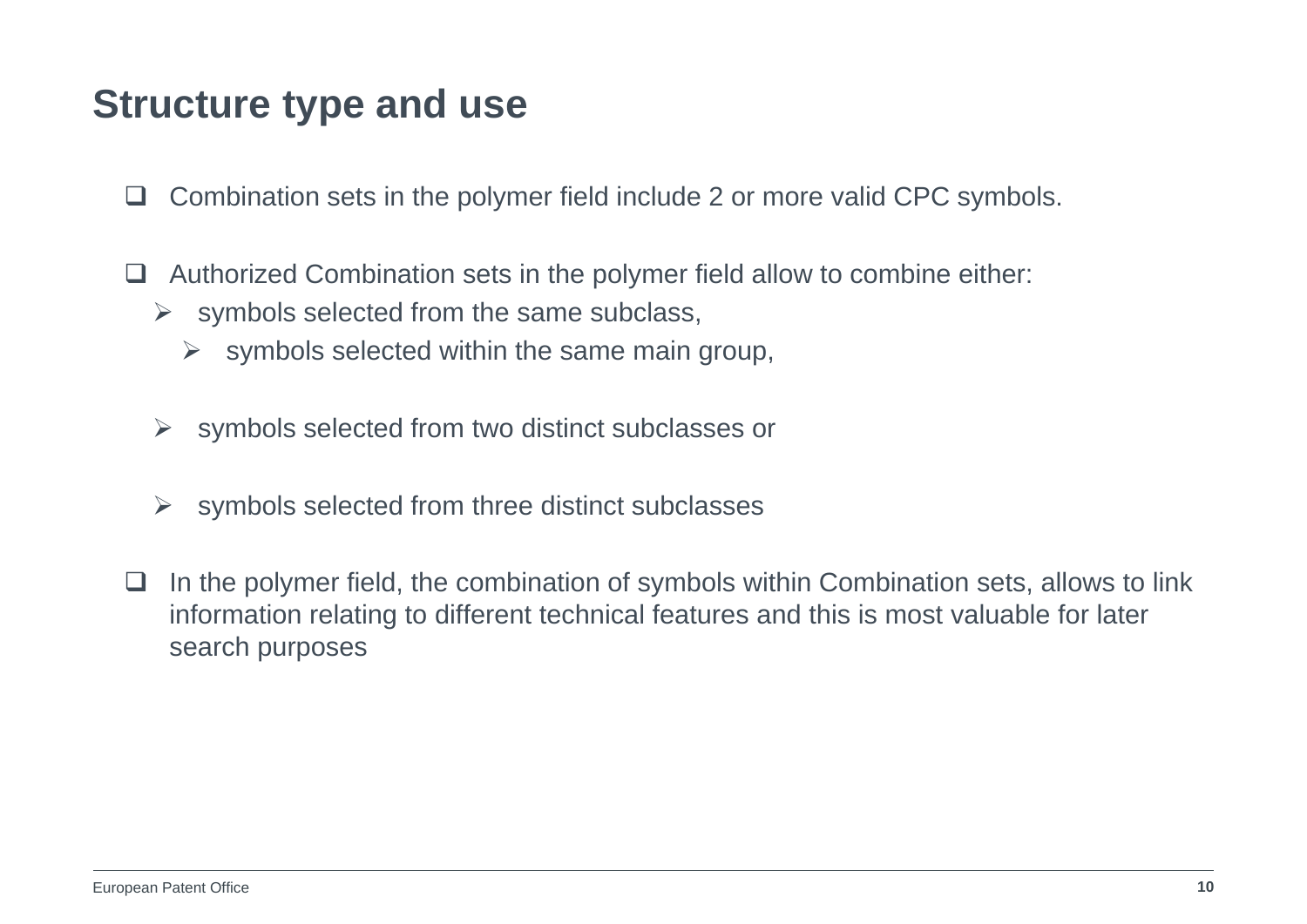

| C <sub>08</sub> F | MACROMOLECULAR COMPOUNDS OBTAINED BY REACTIONS ONLY INVOLVING |
|-------------------|---------------------------------------------------------------|
|                   | CARBON-TO-CARBON UNSATURATED BONDS                            |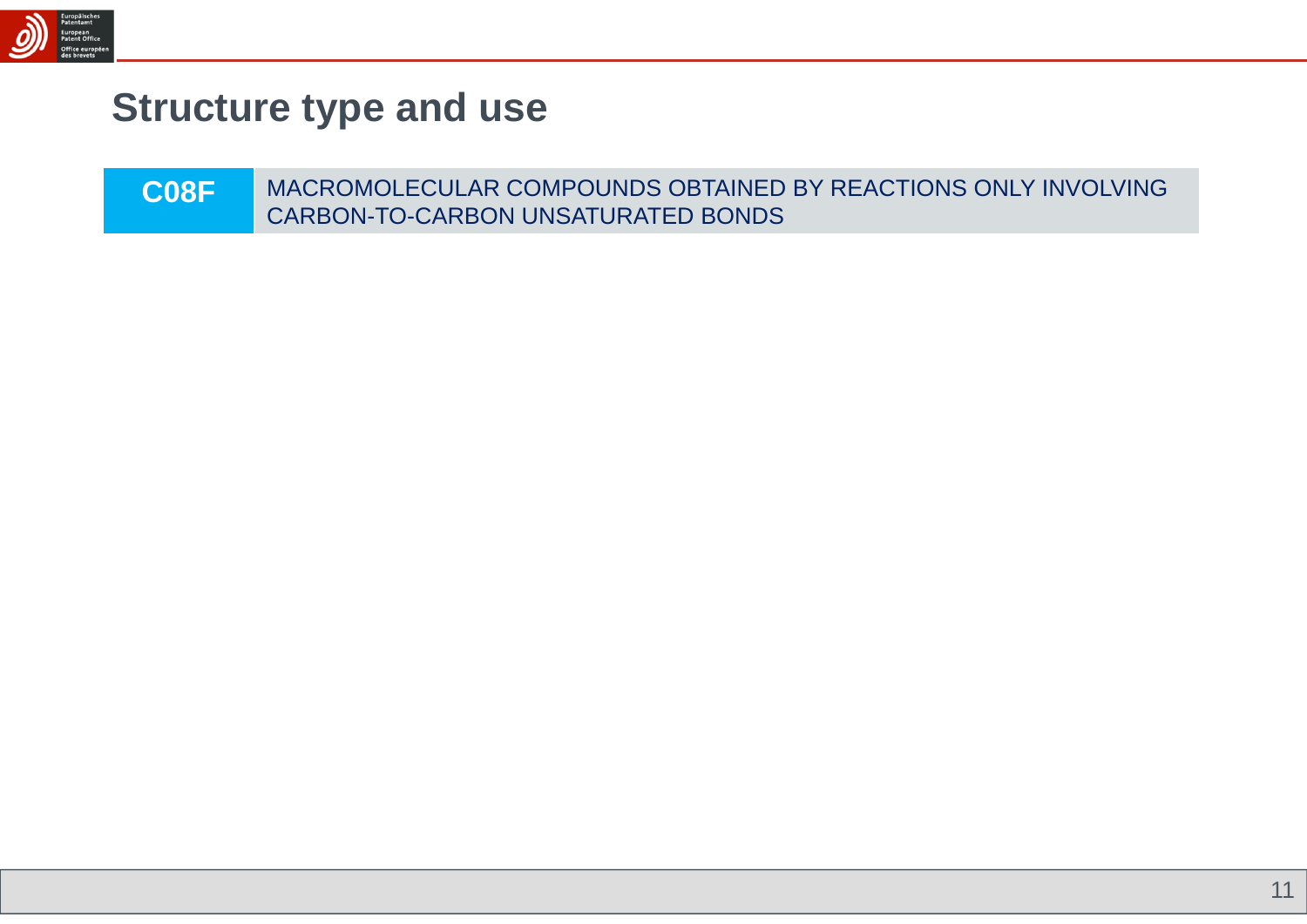#### Overview: (**INV.**) Combination sets with base symbols in subclass C08F:

- **Post-polymerization treatment** (base symbol: C08F6) applied to **specific polymers** (identified by a second symbol of the C08L type)
	- $\triangleright$  Two symbols only are linked.
	- $\triangleright$  Ex.:
		- $\bullet$ Combination Set: C08F6/18, C08L27/12
- **Chemical modification(s) by after-treatment** (base symbol C08F8; all further symbols except the last one: C08F8 as well) applied to **specific polymers** (identified by a last symbol of the C08F type)
	- Two **or more** symbols are linked.
	- $\triangleright$  Ex.:
		- $\bullet$ Combination Set: C08F8/14, C08F8/46, C08F110/10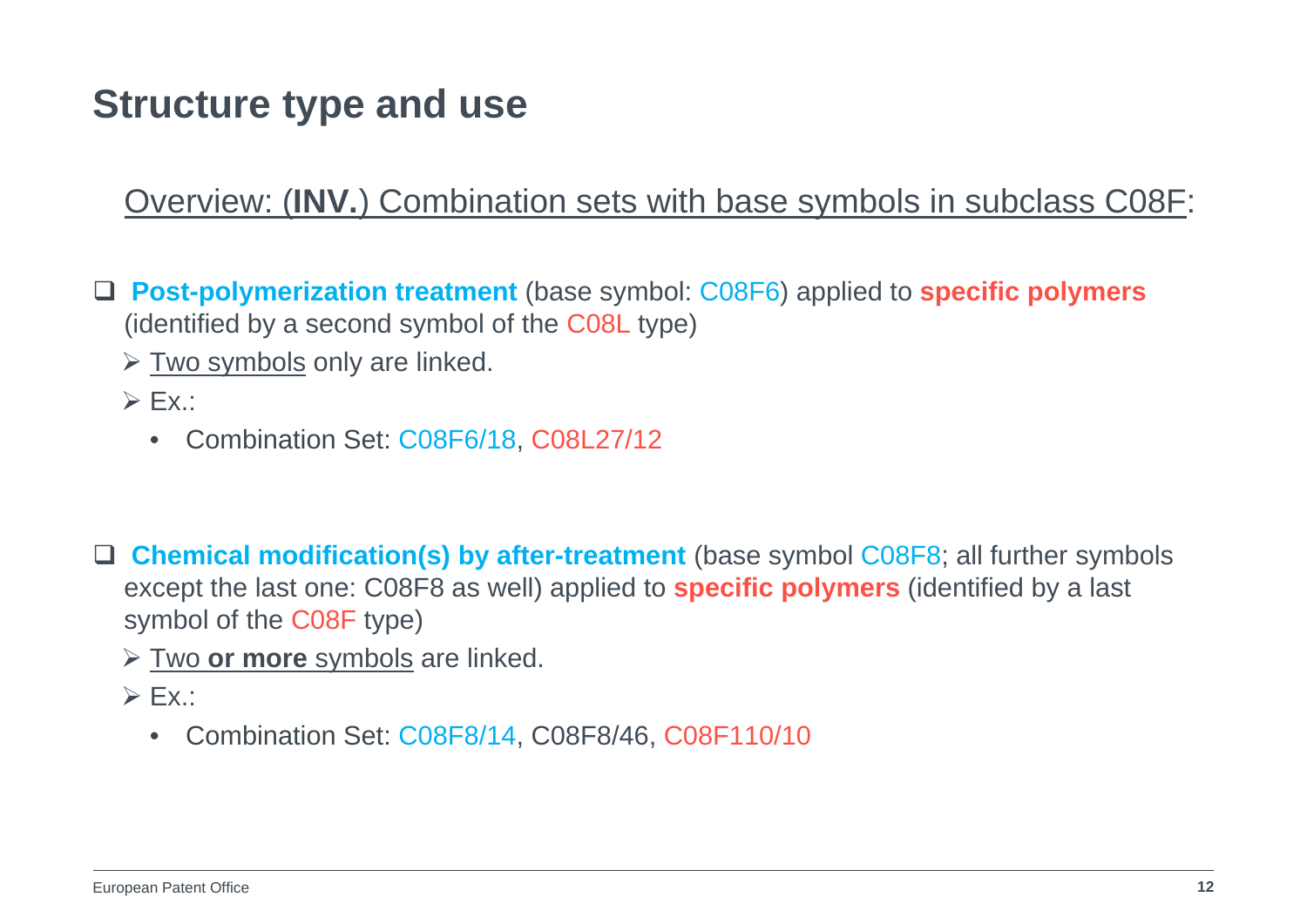#### Overview: (**INV.**) Combination sets with base symbols in subclass C08F:

- **Polymer** (base symbol starting from C08F10 and including some further specific groups in the hierarchy of subclass C08F) linked to the **process of polymerization thereof** (second symbol: C08F2)
	- $\triangleright$  Two symbols only are linked.
	- $\triangleright$  Ex.:
		- Combination Set: C08F10/02, C08F2/34
- **Polymer** (base symbol starting from C08F10 and including some further specific groups in the hierarchy of subclass C08F) linked to the **catalyst for the preparation thereof** (second symbol: C08F4)
	- $\triangleright$  Two symbols only are linked.
	- $\triangleright$  Ex.:
		- •Combination Set: C08F110/10, C08F4/06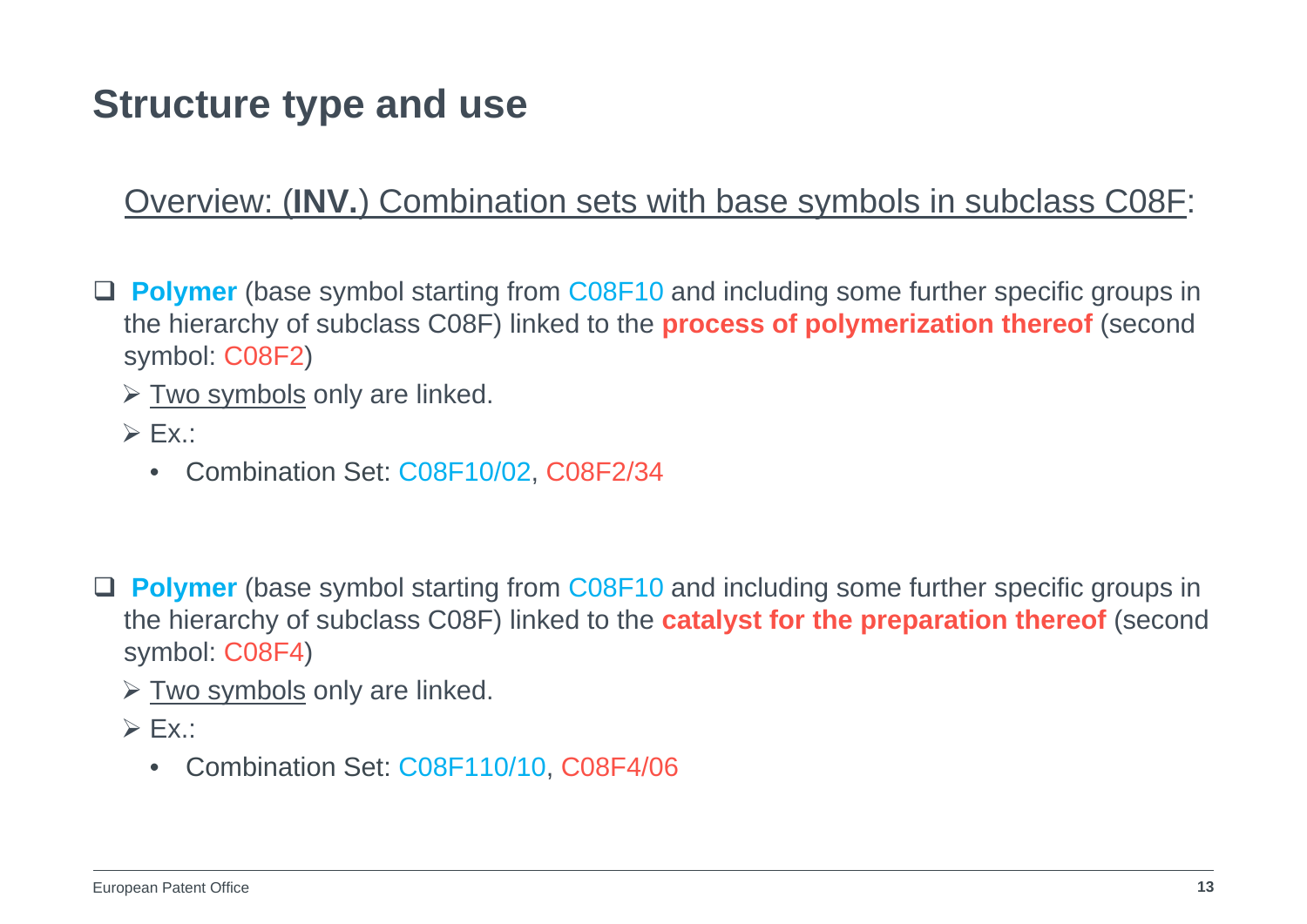Overview: (**INV.**) Combination sets with base symbols in subclass C08F:

- **Polymer backbone** (base symbol selected from the range: C08F251 to C08F292) **grafted or crosslinked with unsaturated monomers** (second symbol select from the range: C08F210 to C08F238)
	- $\triangleright$  Two symbols only are linked.
	- $\triangleright$  Ex.:
		- •Combination Set: C08F255/10, C08F222/06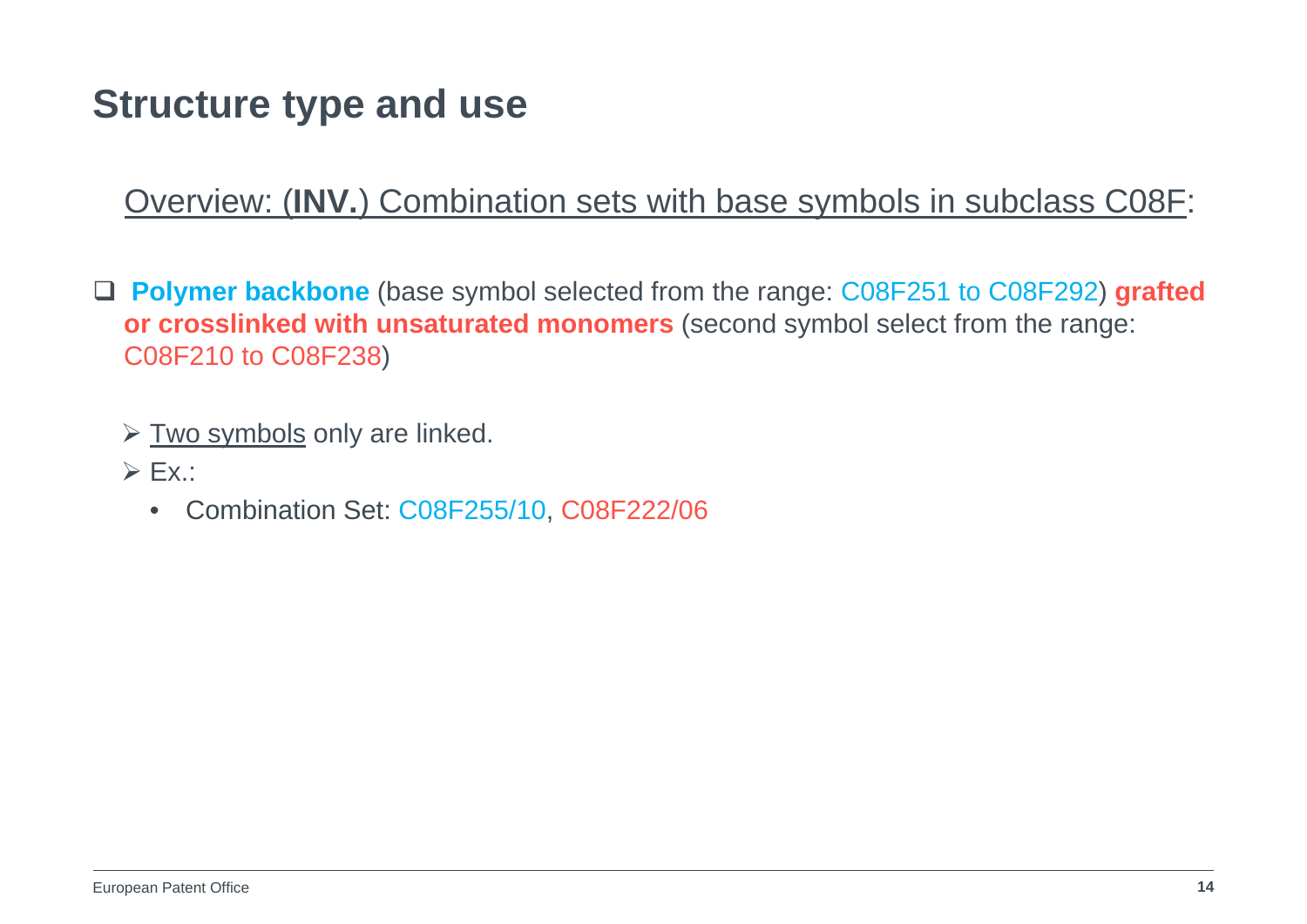#### Overview: (**ADD.**) Combination sets with base symbols in main group C08F110:

- **Homopolymer** with the base symbol C08F110 linked to **properties and/or use features** thereof (second and further symbols belonging to subgroups of C08F2500)
	- Two **or more** symbols are linked.
	- $\triangleright$  Ex.:
		- •Combination Set: C08F110/08, C08F2500/13, C08F2500/18, C08F2500/26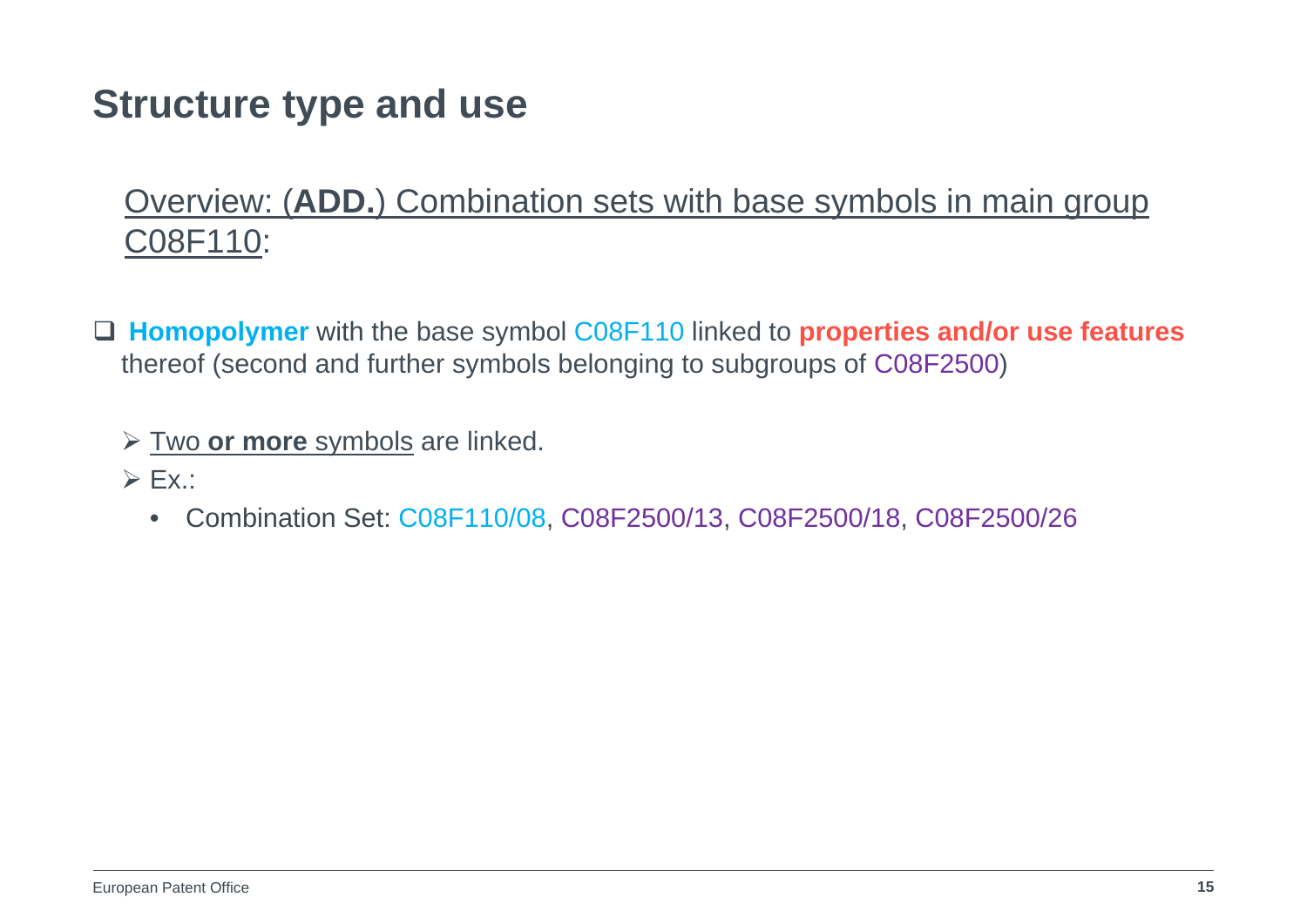#### Overview: (**ADD.**) Combination sets with base symbols in main group C08F210:

- **Copolymer** with the **comonomer in majority** being C08F210 linked to the symbol(s) corresponding to the **comonomer(s) in minority** therein (second and possible further symbol(s) selected from the range C08F210 to C08F238) and, optionally, to **characteristics, properties or use of said copolymer** if applicable [last symbol(s) after the symbol(s) relating to the nature of the comomer(s) are selected from symbols belonging to subgroups of C08F2500]
	- Two **or more** symbols are linked.
	- $\triangleright$  Ex.:
		- $\bullet$ Combination Set: C08F210/06, C08F210/14, C08F2500/09, C08F2500/21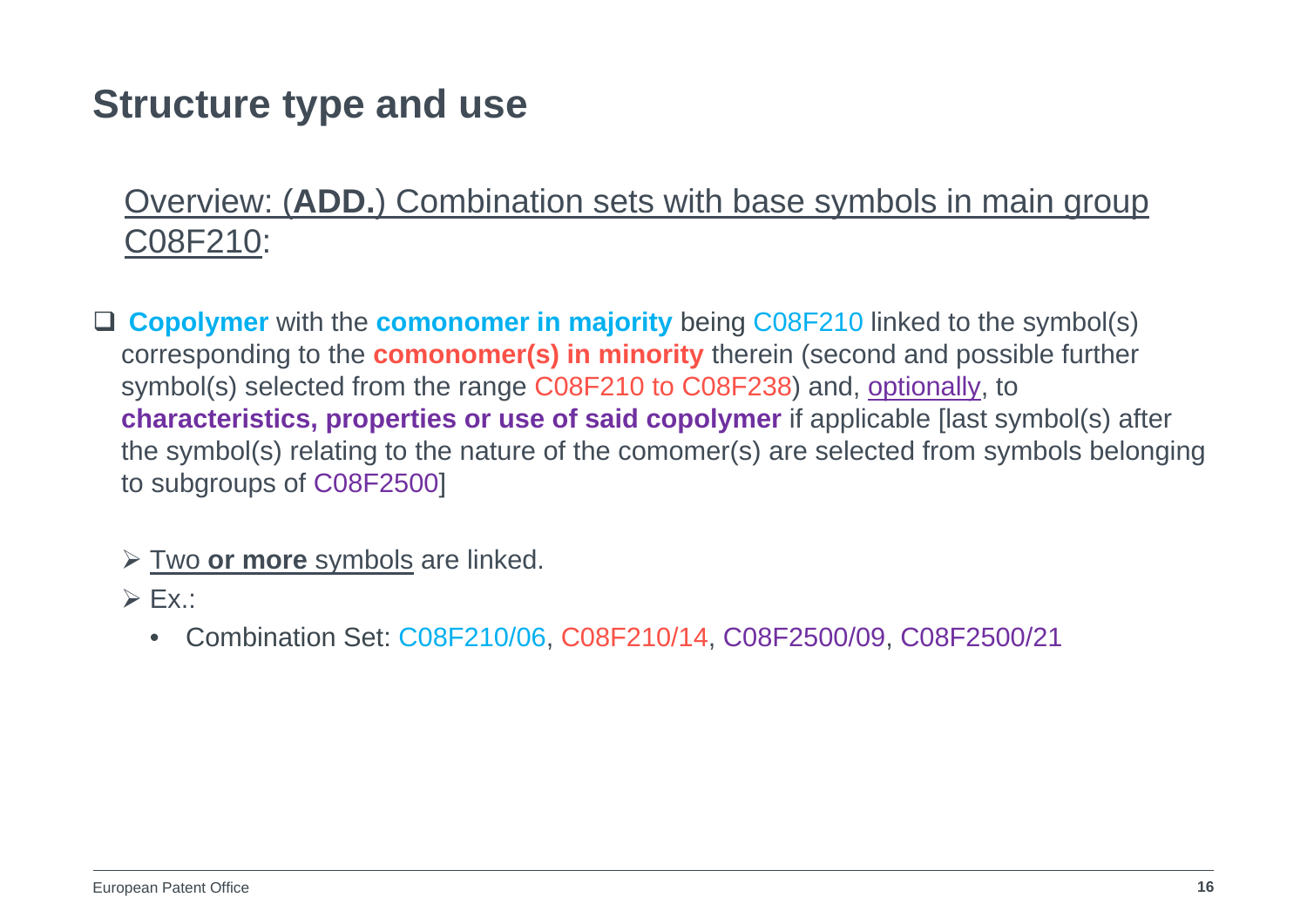#### Overview: (**ADD.**) Combination sets with base symbols in subclass C08F:

 **Copolymer** (base symbol corresponding to the **comonomer in majority** within the copolymer and to be selected from: C08F212 to C08F238) linked to the **comonomer(s) in minority** therein (further symbol(s) selected from the range C08F210 to C08F238)

- Two **or more** symbols are linked.
- $\triangleright$  Ex.:
	- $\bullet$ Combination Set: C08F212/08, C08F220/14, C08F212/36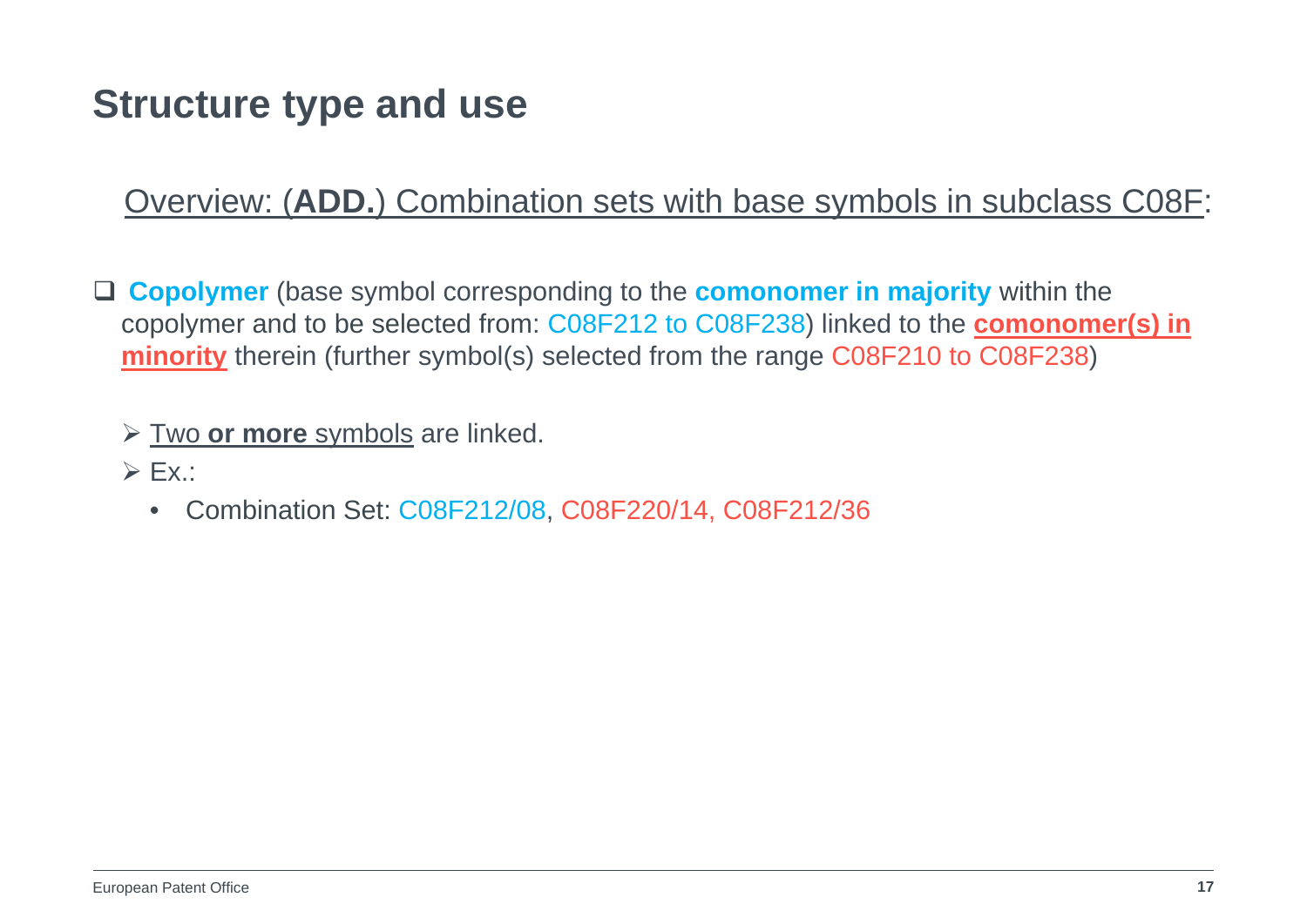

| <b>C08G</b> | MACROMOLECULAR COMPOUNDS OBTAINED OTHERWISE THAN BY REACTIONS |
|-------------|---------------------------------------------------------------|
|             | ONLY INVOLVING UNSATURATED CARBON-TO-CARBON BONDS             |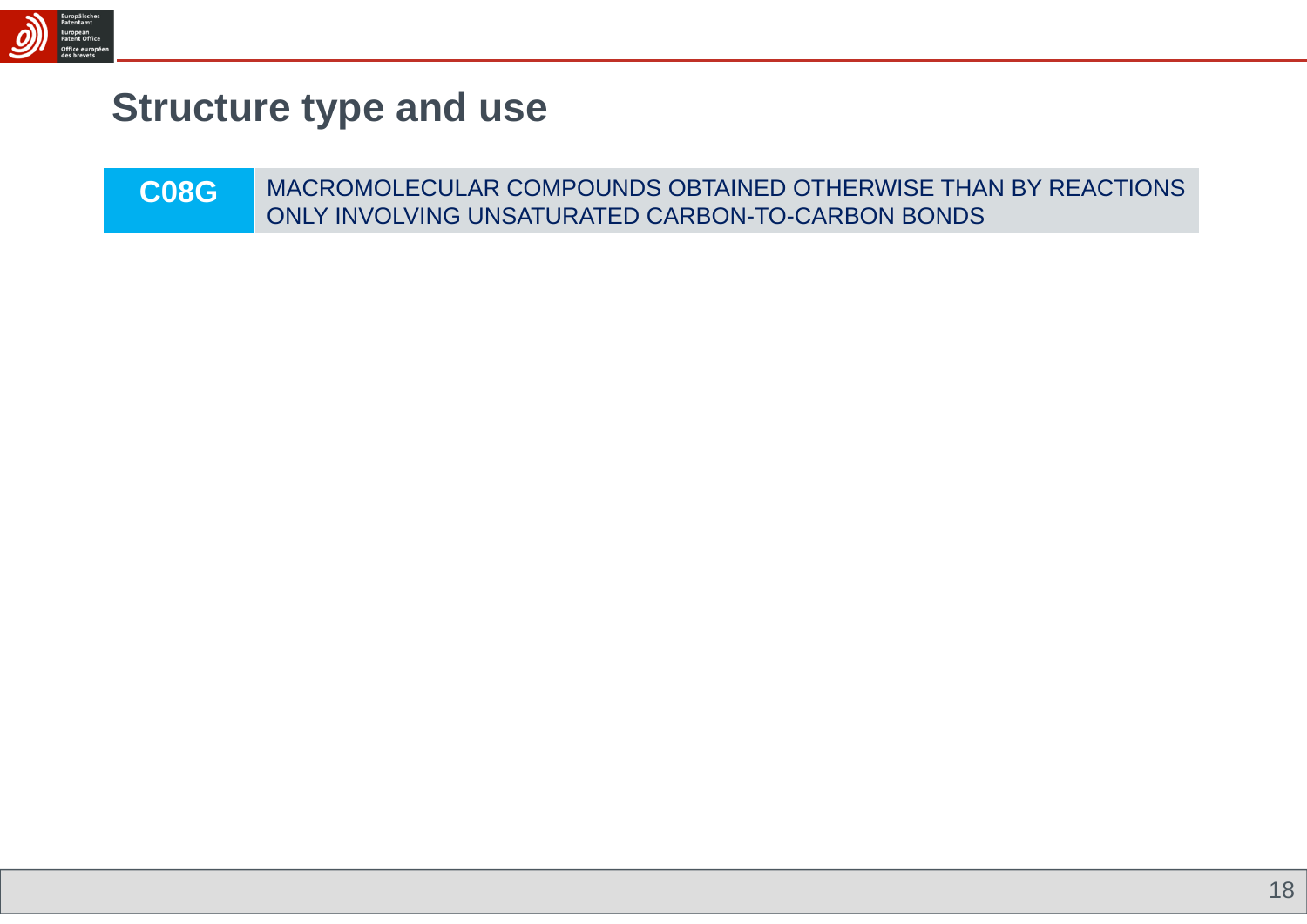#### Overview: (**INV.**) Combination sets with base symbols in main group C08G18:

- $\Box$  Prepolymer processes prepared **from a first reaction step** (base symbol selected from C08G18/10 or C08G18/12) linked to the **reactive components of a second or following step** (second symbol selected among a specific subset of subgroups belonging to the main group C08G18)
	- $\triangleright$  Two symbols only are linked.
	- $\triangleright$  Ex.:
		- Combination Set: C08G18/12, C08G18/38
- □ Prepolymer processes prepared from a first reaction step (base symbol selected from C08G18/10 or C08G18/12) linked to the **oligomerisation of iso(thio)cyanate groups in the prepolymers or in subsequently added reactive components** (second symbol selected among a specific subset of subgroups belonging to the main group C08G18)
	- $\triangleright$  Two symbols only are linked.
	- $\triangleright$  Ex.:
		- $\bullet$ Combination Set: C08G18/10, C08G18/022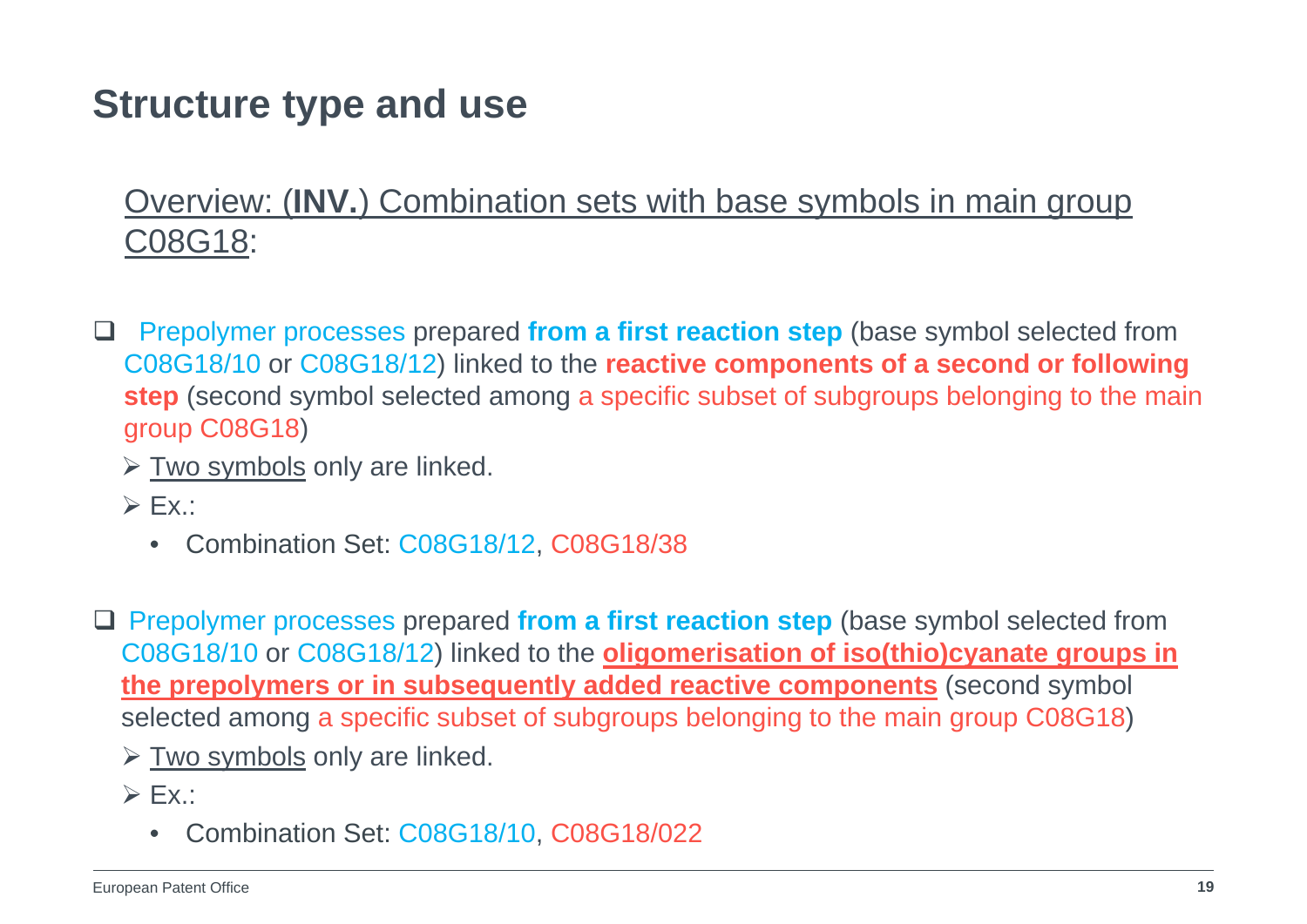Overview: (**INV.**) Combination sets with base symbols in main group C08G18:

- **Unsaturated compounds having active hydrogen** (base symbol selected from C08G18/67, C08G18/671 to C08G18/672, C08G18/6735 to C08G18/679) used in the **manufacture of polymers containing ionic or ionogenic groups** (second symbol selected among a specific subset of subgroups belonging to the main group C08G18)
	- $\triangleright$  Two symbols only are linked.
	- $\triangleright$  Ex.:
		- Combination Set: C08G18/679, C08G18/0823

 $\Box$  **Unsaturated compounds having only one group containing active hydrogen** (base symbol selected from C08G18/671 to C08G18/672) linked to **polymer-backbone forming high-molecular-weight compounds containing active hydrogen or their combination with low-molecular-weight compounds** (second symbol selected among a specific subset of subgroups belonging to the main group C08G18)

- $\triangleright$  Two symbols only are linked.
- $\triangleright$  Ex.:
	- •Combination Set: C08G18/671, C08G18/40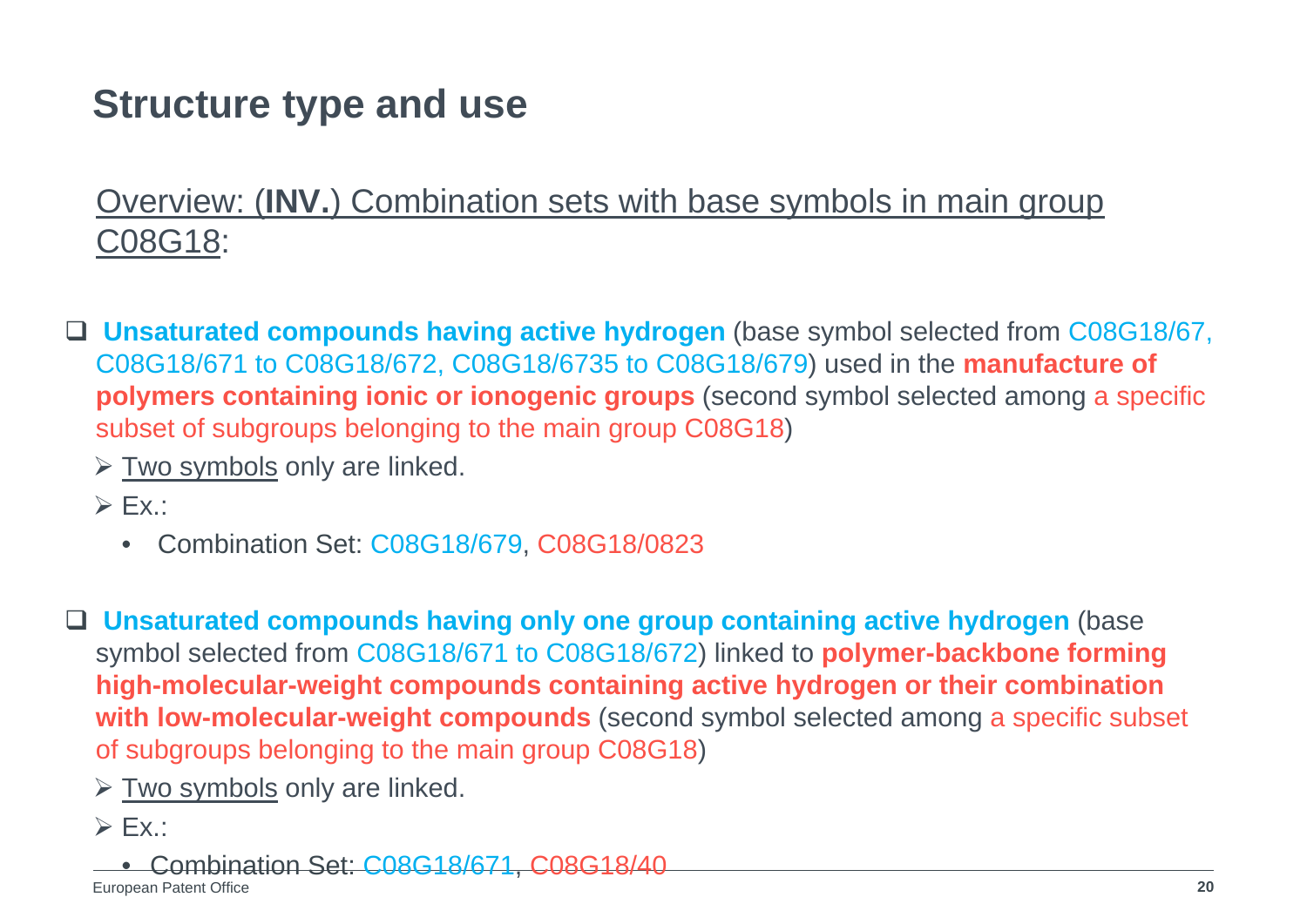Overview: (**INV.**) Combination sets with base symbols in main group C08G18:

 **Unsaturated isocyanates or isothiocyanates** (base symbol selected from C08G18/81 to C08G18/8191) used in the **manufacture of polymers containing ionic or ionogenic groups** (second symbol selected among a specific subset of subgroups belonging to the main group C08G18)

 $\triangleright$  Two symbols only are linked.

- $\triangleright$  Ex.:
	- •Combination Set: C08G18/8125, C08G18/0828

 **Polyisocyanates or polyisothiocyanates masked with unsaturated compounds having only one group containing active hydrogen** (base symbol selected from C08G 18/8158 to C08G 18/8175) linked to **polymer-backbone forming high-molecular-weight compounds containing active hydrogen or their combination with low-molecular-weight compounds** (second symbol selected among a specific subset of subgroups belonging to the main group C08G18)

 $\triangleright$  Two symbols only are linked.

 $\triangleright$  Ex.:

 $\bullet$ Combination Set: C08G18/8158, C08G18/6795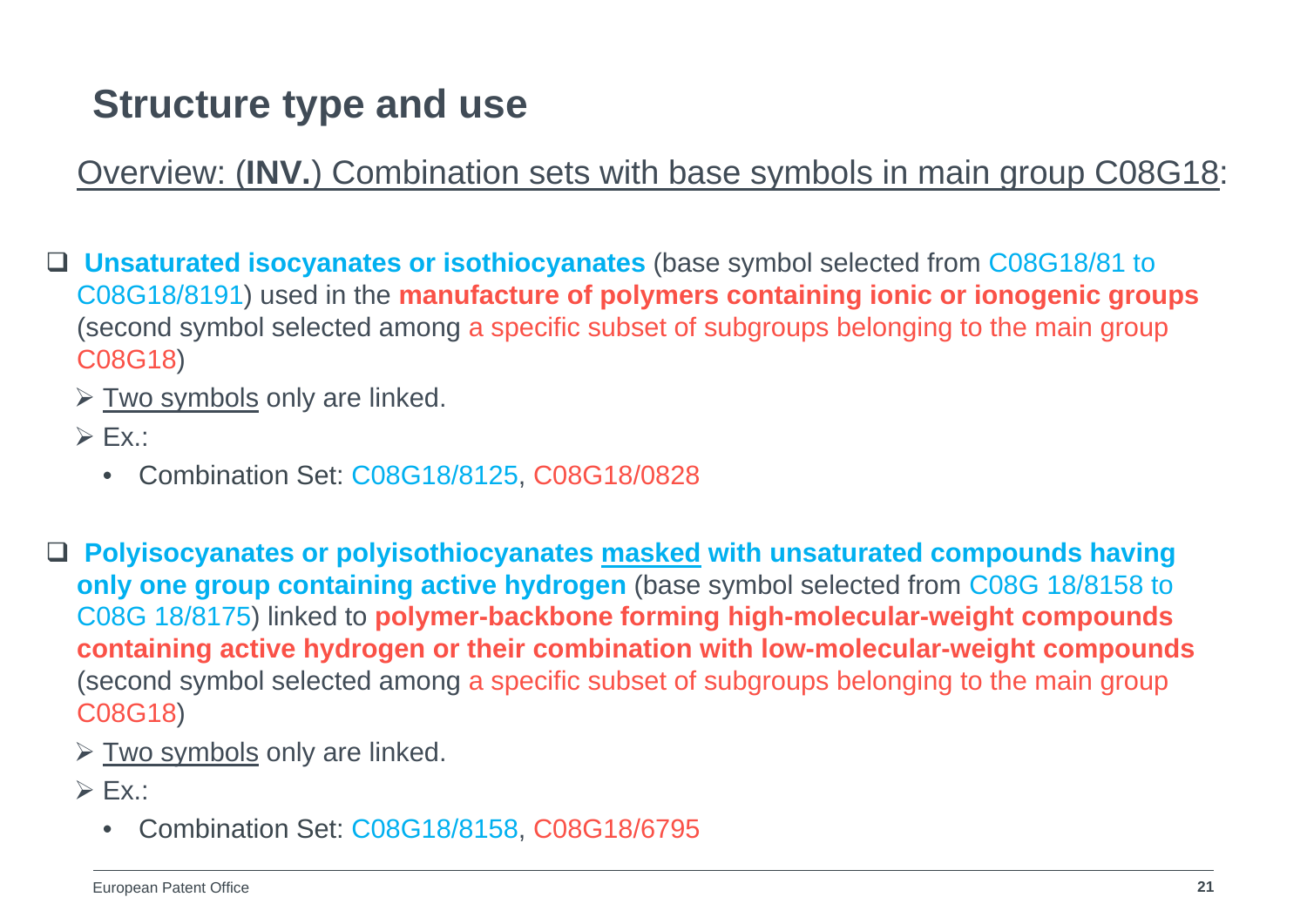

| <b>COSKI</b> | USE OF INORGANIC OR NON-MACROMOLECULAR ORGANIC SUBSTANCES AS |
|--------------|--------------------------------------------------------------|
|              | COMPOUNDING INGREDIENTS                                      |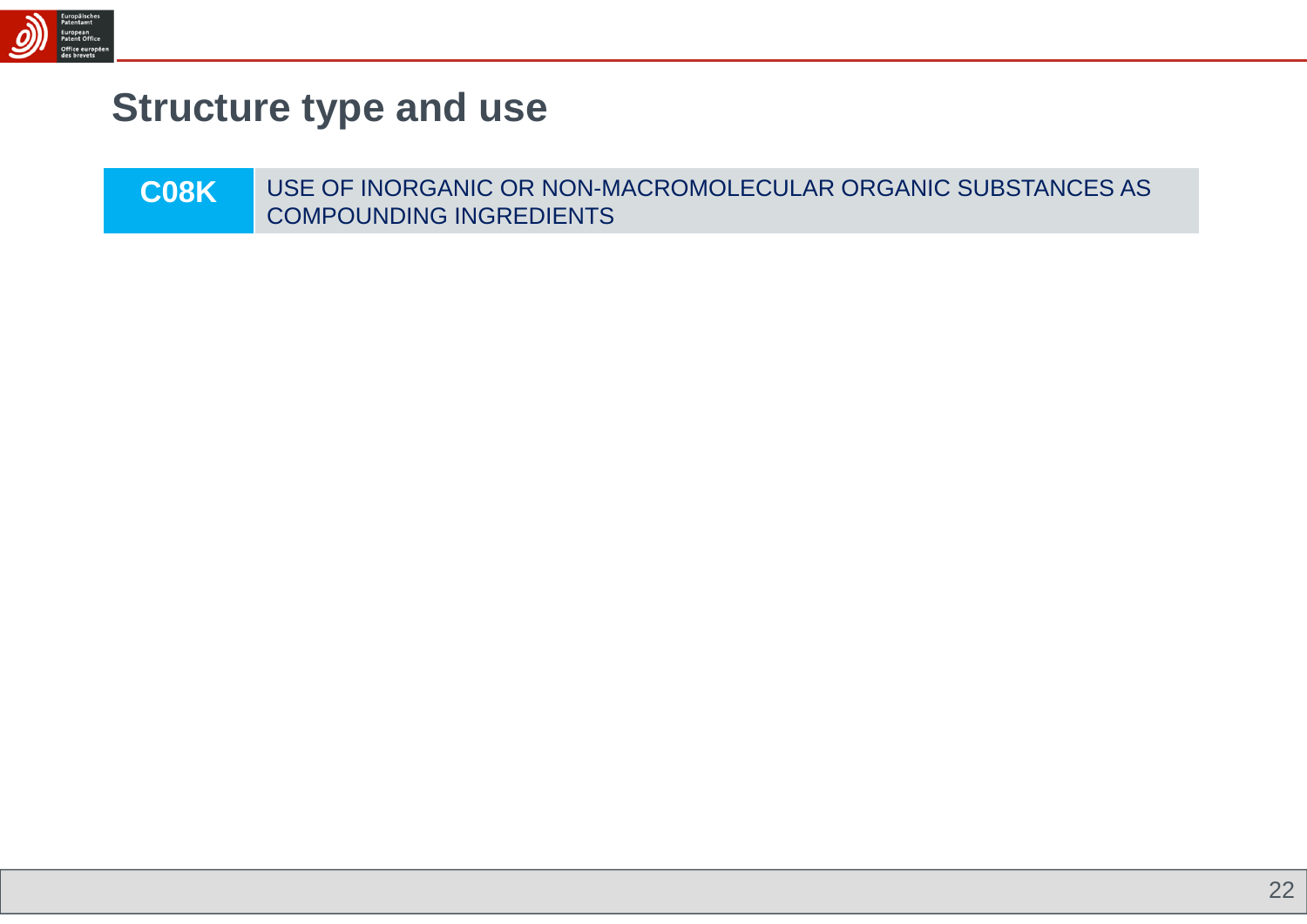### **Structure type and use: main groups in C08K**

| C <sub>0</sub> 8 <sub>K</sub> | USE OF INORGANIC OR NON-MACROMOLECULAR ORGANIC SUBSTANCES AS<br><b>COMPOUNDING INGREDIENTS</b> (pesticides, herbicides A01N; pharmaceuticals, cosmetics A61K;<br>explosives C06B; paints, inks, varnishes, dyes, polishes, adhesives C09; lubricants C10M;<br>detergents C11D; artificial filaments or fibres D01F; textile treating compositions D06) | $s$ D i        |
|-------------------------------|--------------------------------------------------------------------------------------------------------------------------------------------------------------------------------------------------------------------------------------------------------------------------------------------------------------------------------------------------------|----------------|
|                               |                                                                                                                                                                                                                                                                                                                                                        |                |
| C08K 3/00                     | Use of inorganic ingredients                                                                                                                                                                                                                                                                                                                           | D              |
| C08K 5/00                     | Use of organic ingredients                                                                                                                                                                                                                                                                                                                             | $\overline{D}$ |
| C08K 7/00                     | Use of ingredients characterised by shape                                                                                                                                                                                                                                                                                                              | $\overline{D}$ |
| C08K 9/00                     | Use of pretreated ingredients                                                                                                                                                                                                                                                                                                                          | ▫              |
| C08K 11/00                    | Use of ingredients of unknown constitution, e.g. undefined reaction products                                                                                                                                                                                                                                                                           | ▫              |
| C08K 13/00                    | Use of mixtures of ingredients not covered by one single of the preceding main groups, each<br>of these compounds being essential                                                                                                                                                                                                                      | D              |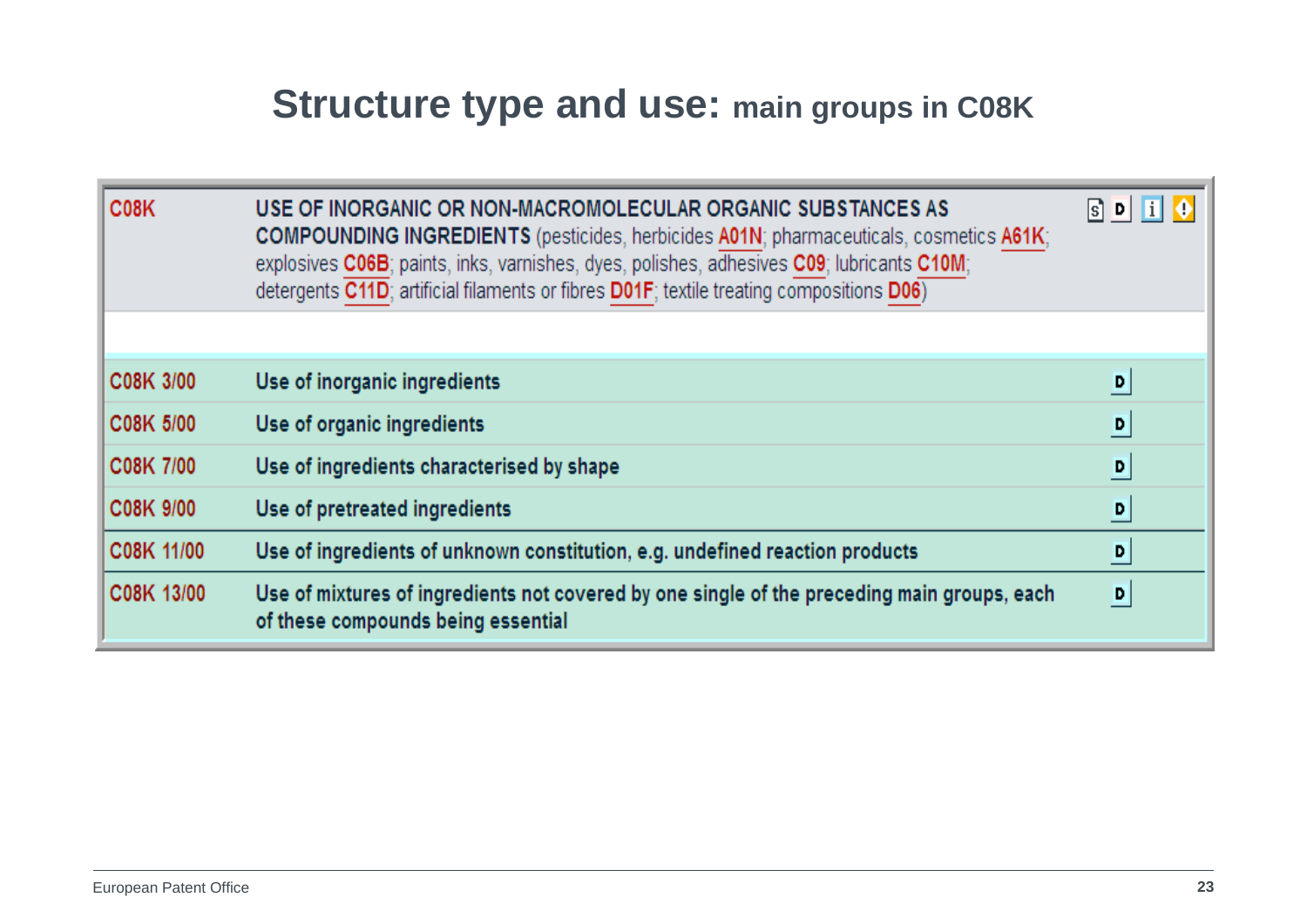#### Overview: (**INV.**) Combination sets with base symbols in subclass C08K:

- $\Box$  **A compounding ingredient** (base symbol selected from the subclass C08K) compounded **with a single specific polymer** (second symbol selected from the range C08L1/00 to C08L99/00)
	- $\triangleright$  Two symbols only are linked.
	- $\triangleright$  Ex.:
		- Combination Set: C08K5/14, C08L23/06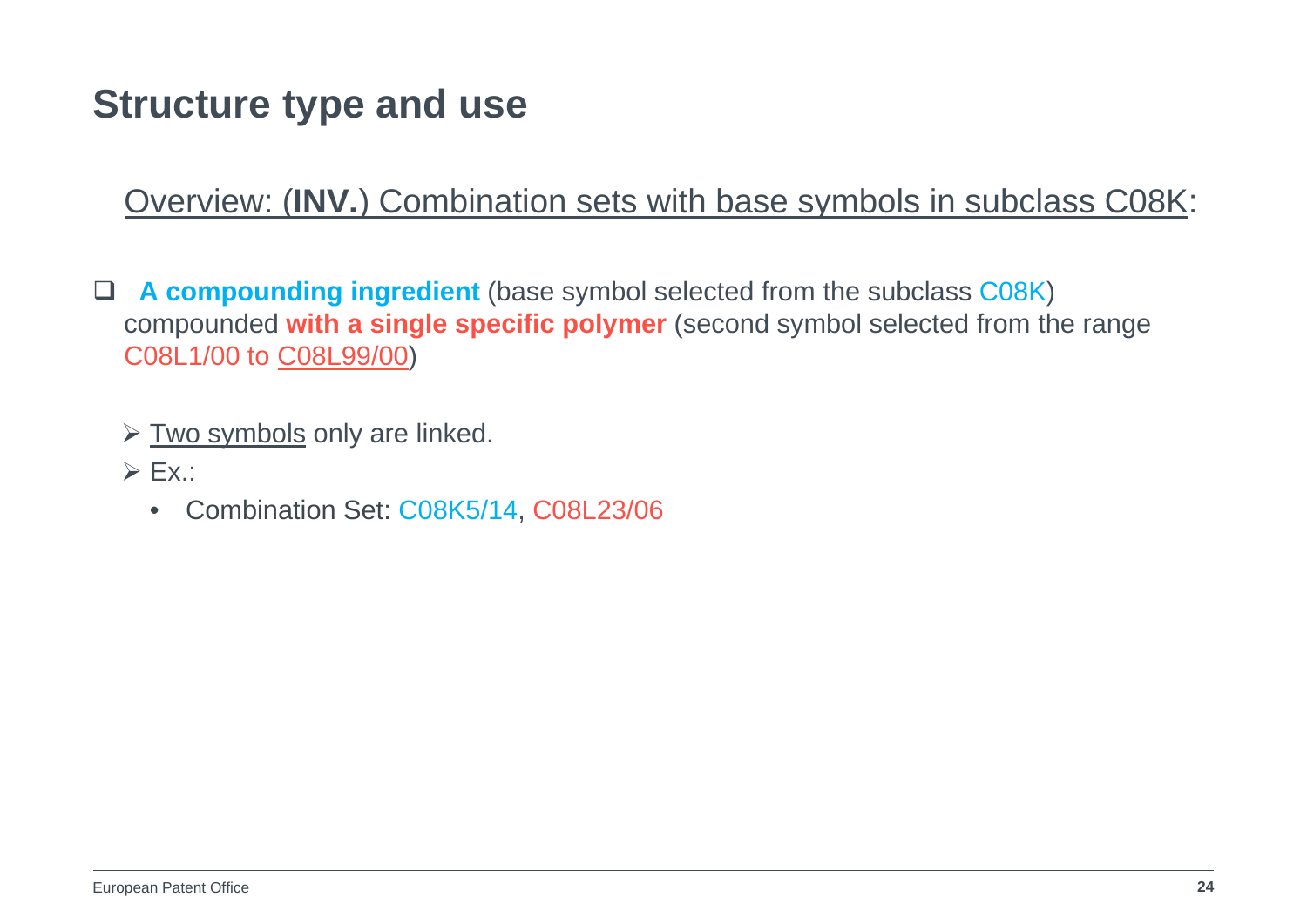

**C08L**COMPOSITIONS OF MACROMOLECULAR COMPOUNDS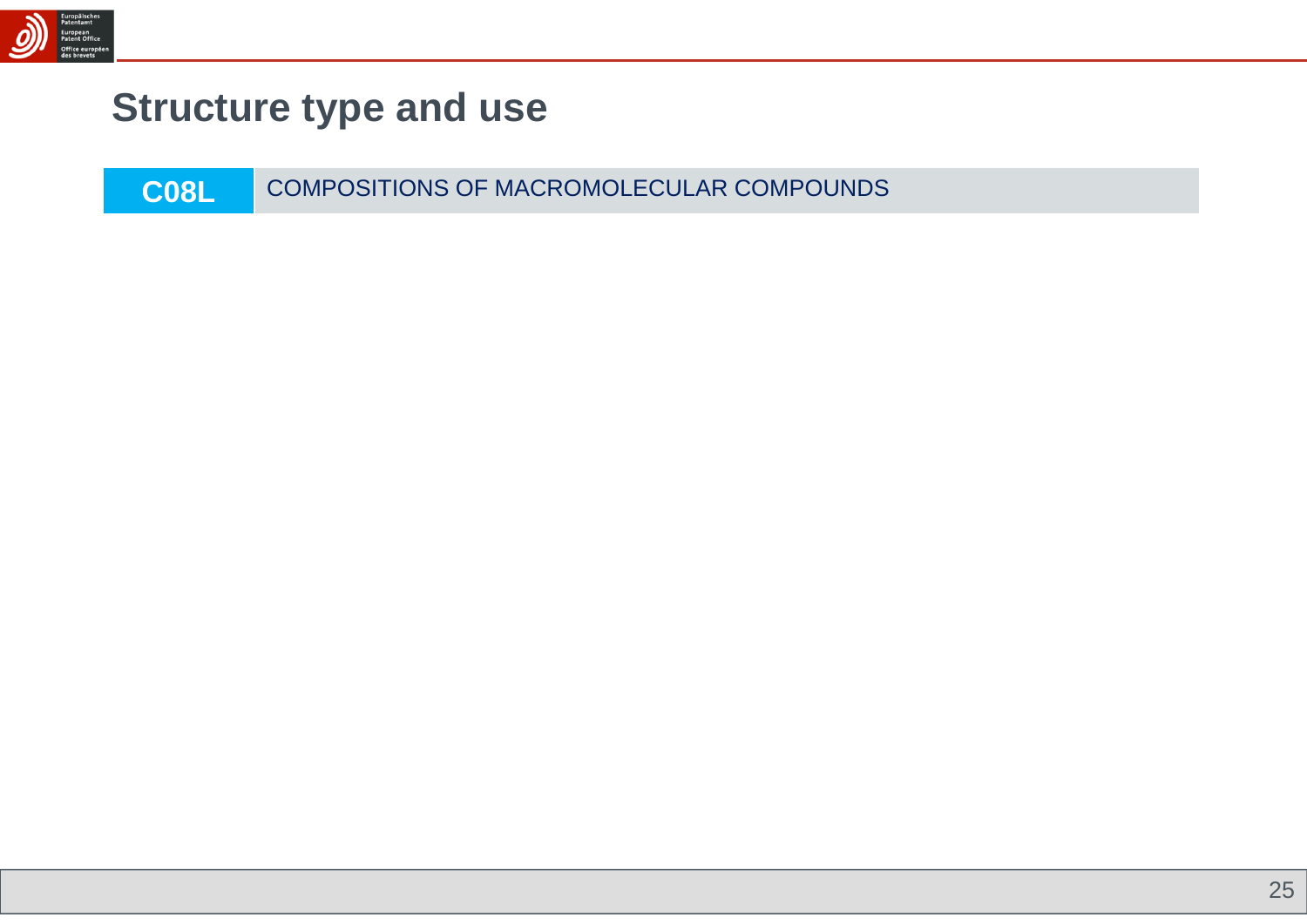Overview: (**INV.**) Combination sets with base symbols in subclass C08L:

 **A composition comprising a polymer in majority** (base symbol selected from any group within the subclass C08L) and one or more **polymer(s) in minority** (second and further symbol(s), if any, are selected from group(s) within the subclass C08L)

> Two or more symbols are linked.

- $\triangleright$  Ex.:
	- Combination Set: C08L69/00, C08L67/02, C08L9/00
- **A composition comprising a polymer in majority** (base symbol selected from any group within the subclass C08L) and one or more **polymer(s) in minority** (second and further symbol(s), if any, are selected from group(s) within the subclass C08L) and **one or more further compounding ingredient** in the sense of subclass C08K (symbol(s), positioned after the last C08L symbol in the Combination set, selected from group(s) of the subclass C08K)
	- > Three or more symbols are linked.
	- $\triangleright$  Ex.:
		- Combination Set: C08L83/04, C08L83/12, C08K5/17, C08K7/20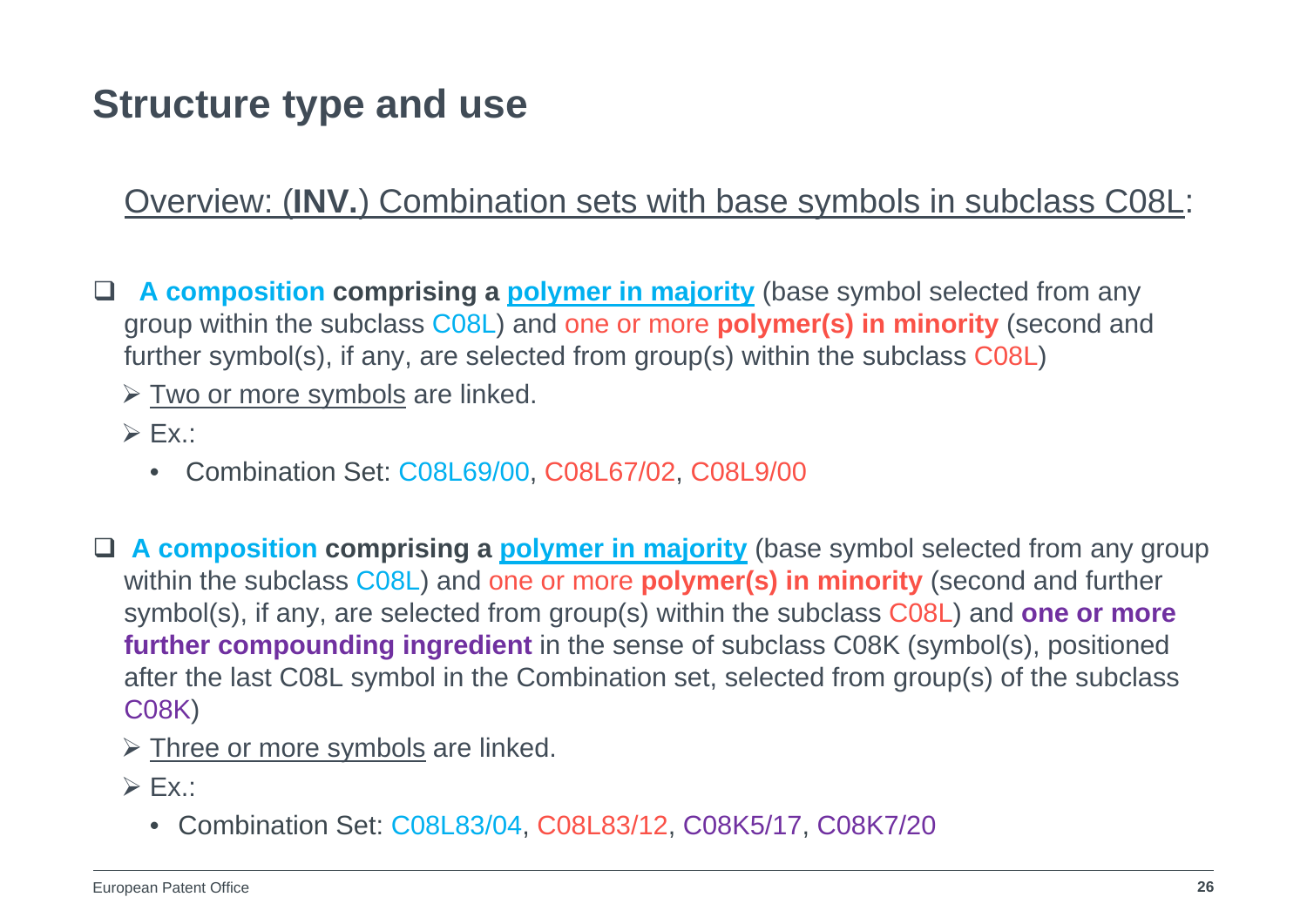

**C09D** COATING COMPOSITIONS, e.g. PAINTS, VARNISHES OR LACQUERS; FILLING PASTES; CHEMICAL PAINT OR INK REMOVERS; INKS; CORRECTING FLUIDS; WOODSTAINS; PASTES OR SOLIDS FOR COLOURING OR PRINTING; USE OF MATERIALS THEREFOR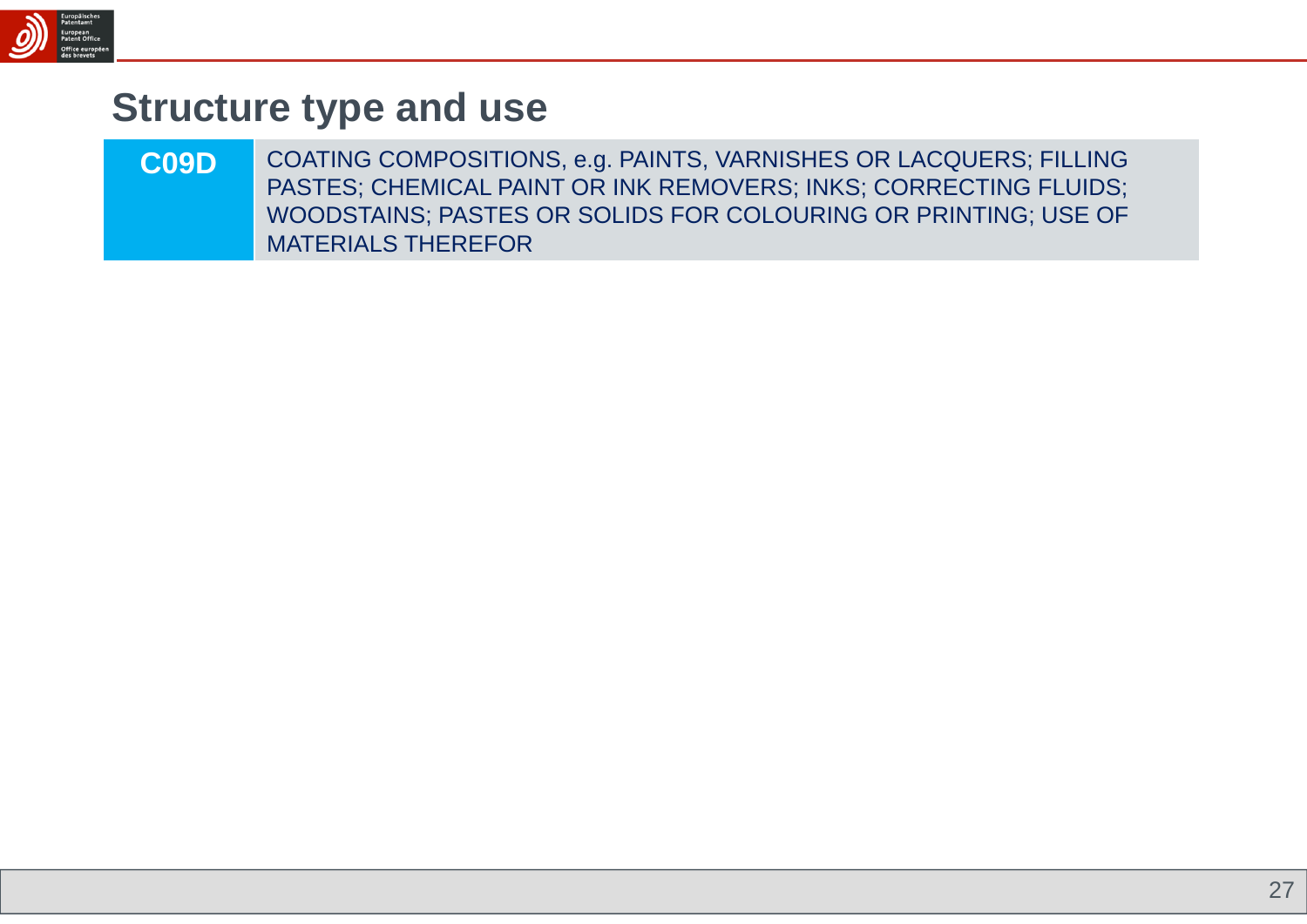#### Overview: (**INV.**) Combination sets with base symbols in subclass C09D:

 $\Box$  **A coating composition comprising a polymer in majority** (base symbol group selected within the range of C09D101/00 to C09D201/10) and one or more **polymer(s) in minority** (second and further symbol(s), if any, are selected from group(s) within the subclass C08L)

> Two or more symbols are linked.

 $\triangleright$  Ex.:

 $\bullet$ Combination Set: C09D123/02, C08L25/06, C08L29/08

 **A coating composition comprising a polymer in majority** (base symbol group selected within the range of C09D101/00 to C09D201/10) and one or more **polymer(s) in minority** (second and further symbol(s), if any, are selected from group(s) within the subclass C08L) and **one or more further compounding ingredient** in the sense of subclass C08K (symbol(s), positioned after the last C08L symbol in the Combination set, selected from group(s) of the subclass C08K)

> Three or more symbols are linked.

 $\triangleright$  Ex.:

• Combination Set: C09D127/06, C08L77/02, C08K7/22, C08K9/10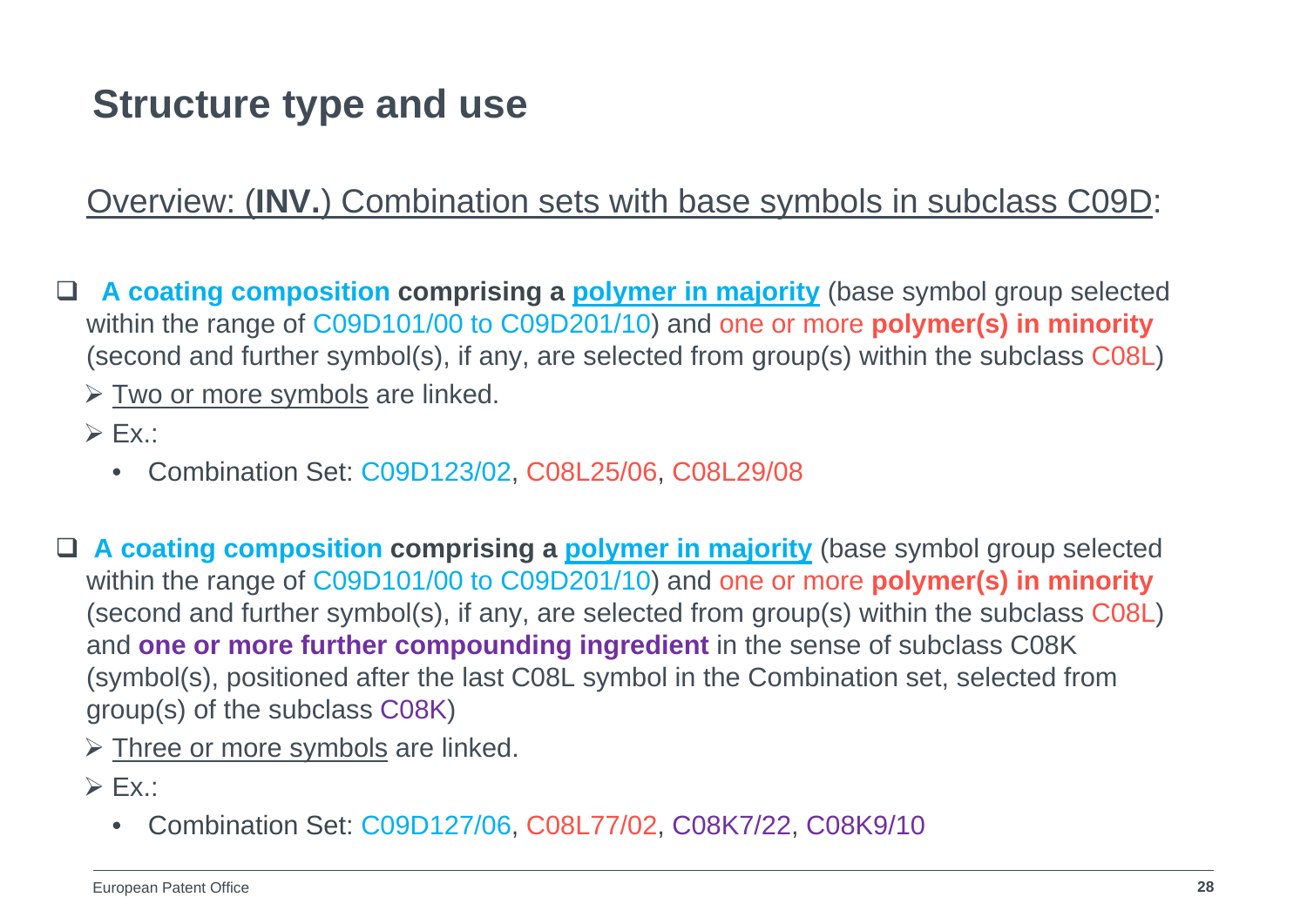**Special case of main group C09D4**

| C09D 4/00 | Coating compositions, e.g. paints, varnishes or lacquers, based on organic<br>non-macromolecular compounds having at least one polymerisable carbon-to-carbon<br>unsaturated bond; { Coating compositions, based on monomers of macromolecular compounds of<br>groups C09D 183/00 to C09D 183/16 } |
|-----------|----------------------------------------------------------------------------------------------------------------------------------------------------------------------------------------------------------------------------------------------------------------------------------------------------|
| C09D 4/06 | • {Organic non-macromolecular compounds having at least one polymerisable carbon-to-carbon<br>unsaturated bond} in combination with a macromolecular compound other than an unsaturated<br>polymer of groups C09D 159/00 to C09D 187/00                                                            |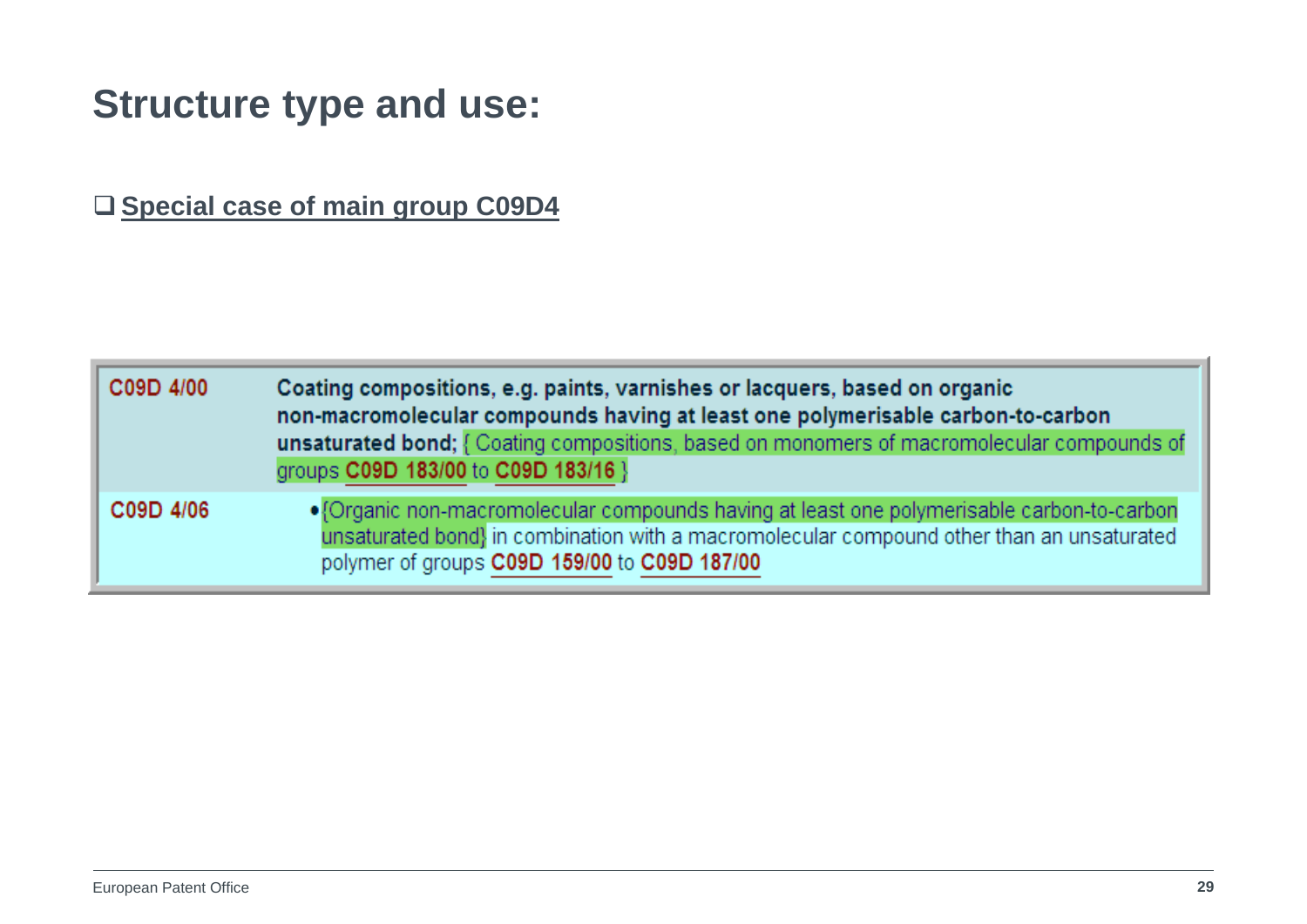#### Overview: (**INV.**) Combination sets with base symbols in main group C09D4/00:

- $\Box$  **Coating compositions, e.g. paints, varnishes or lacquers** (base symbol is C09D4/00), based on **organic non-macromolecular compounds having at least one polymerizable carbon-to-carbon unsaturated bond or oligomers thereof** (second symbol is selected from the range of groups C08F210/00 to C08F246/00, C08G77/00 to C08G77/04 and C08G77/20 to C08G77/30)
	- $\triangleright$  Two symbols only are linked.
	- $\triangleright$  Exs.:
		- •Combination Set: C09D4/00, C08F220/14
		- •Combination Set: C09D4/00, C08G77/04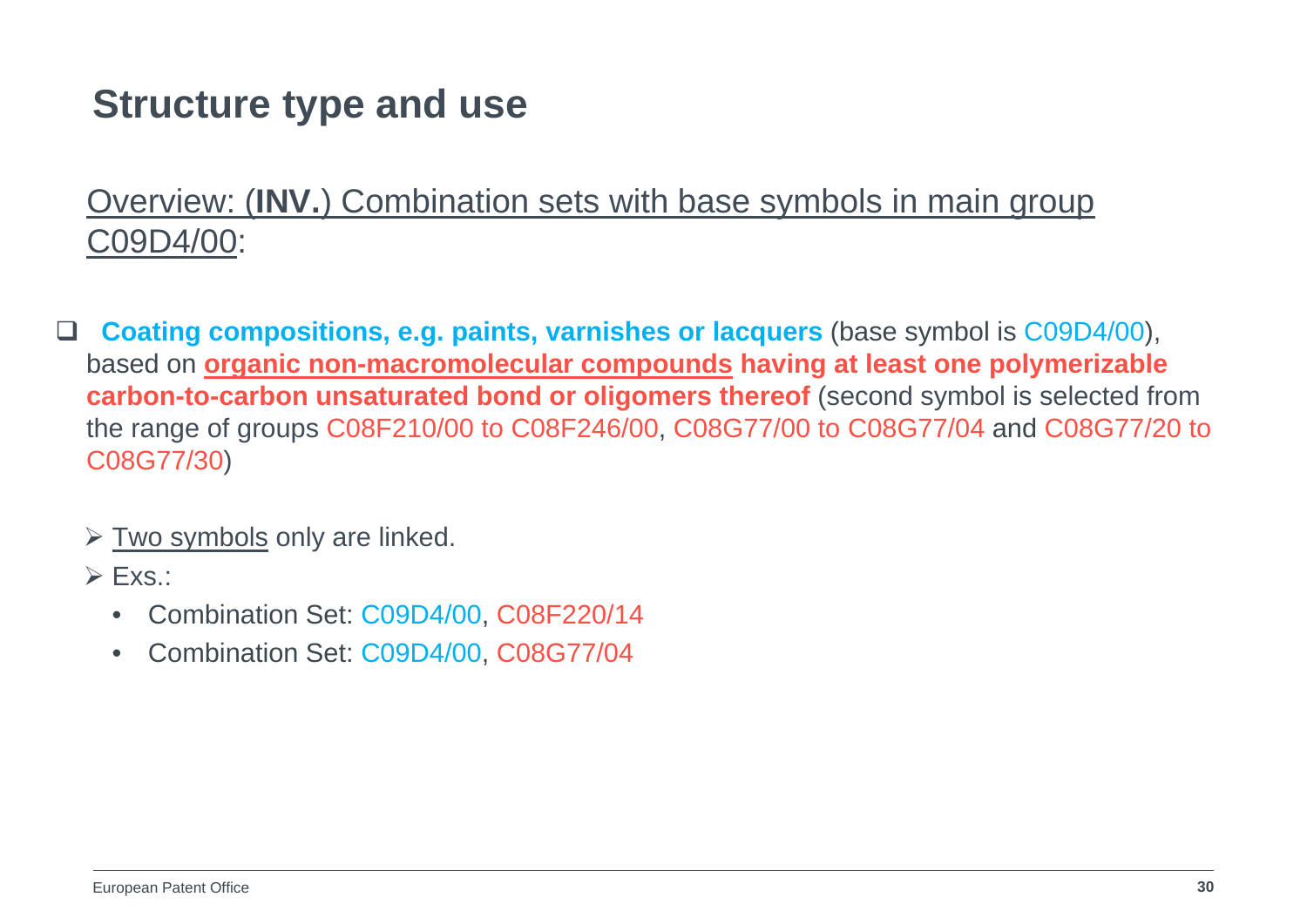#### Overview: (**INV.**) Combination sets with base symbols in subgroup C09D4/06:

- **Coating compositions, e.g. paints, varnishes or lacquers** (base symbol is C09D4/06), based on **organic non-macromolecular compounds having at least one polymerizable carbon-to-carbon unsaturated bond or oligomers thereof in combination with a macromolecular compound** other than an unsaturated polymer of groups C09D159/00 to C09D187/00 (second symbol is selected from the range of groups C08F251/00 to C08F289/00, C08F290/00 to C08F290/048, C08F290/08 to C08F290/128, C08F291/00 and sub-notations thereof)
	- $\triangleright$  Two symbols only are linked.
	- $\triangleright$  Exs.:
		- $\bullet$ Combination Set: C09D4/06, C08F259/04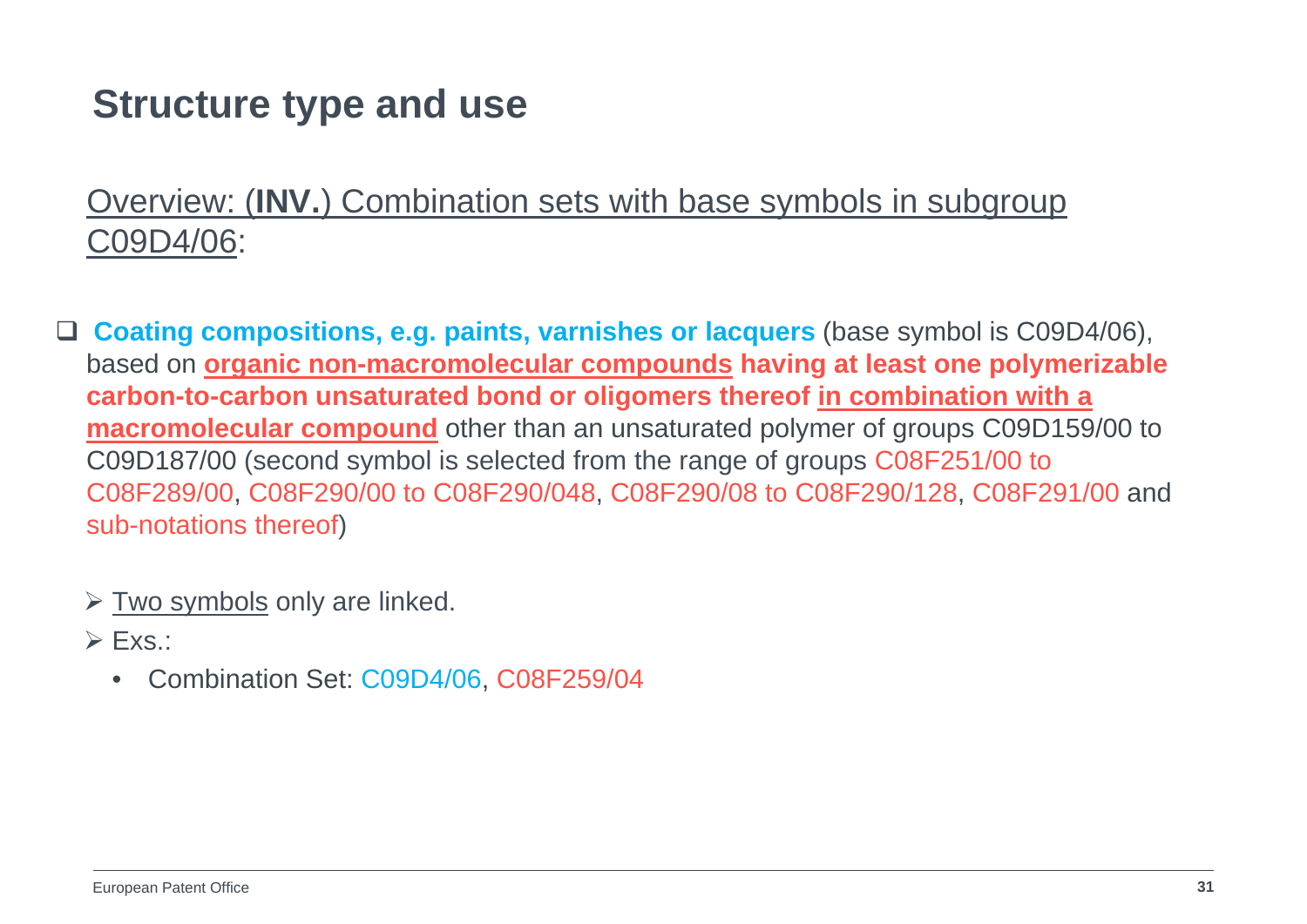

| C <sub>09</sub> J | ADHESIVES; NON-MECHANICAL ASPECTS OF ADHESIVE PROCESSES IN     |
|-------------------|----------------------------------------------------------------|
|                   | GENERAL; ADHESIVE PROCESSES NOT PROVIDED FOR ELSEWHERE; USE OF |
|                   | <b>MATERIALS AS ADHESIVES</b>                                  |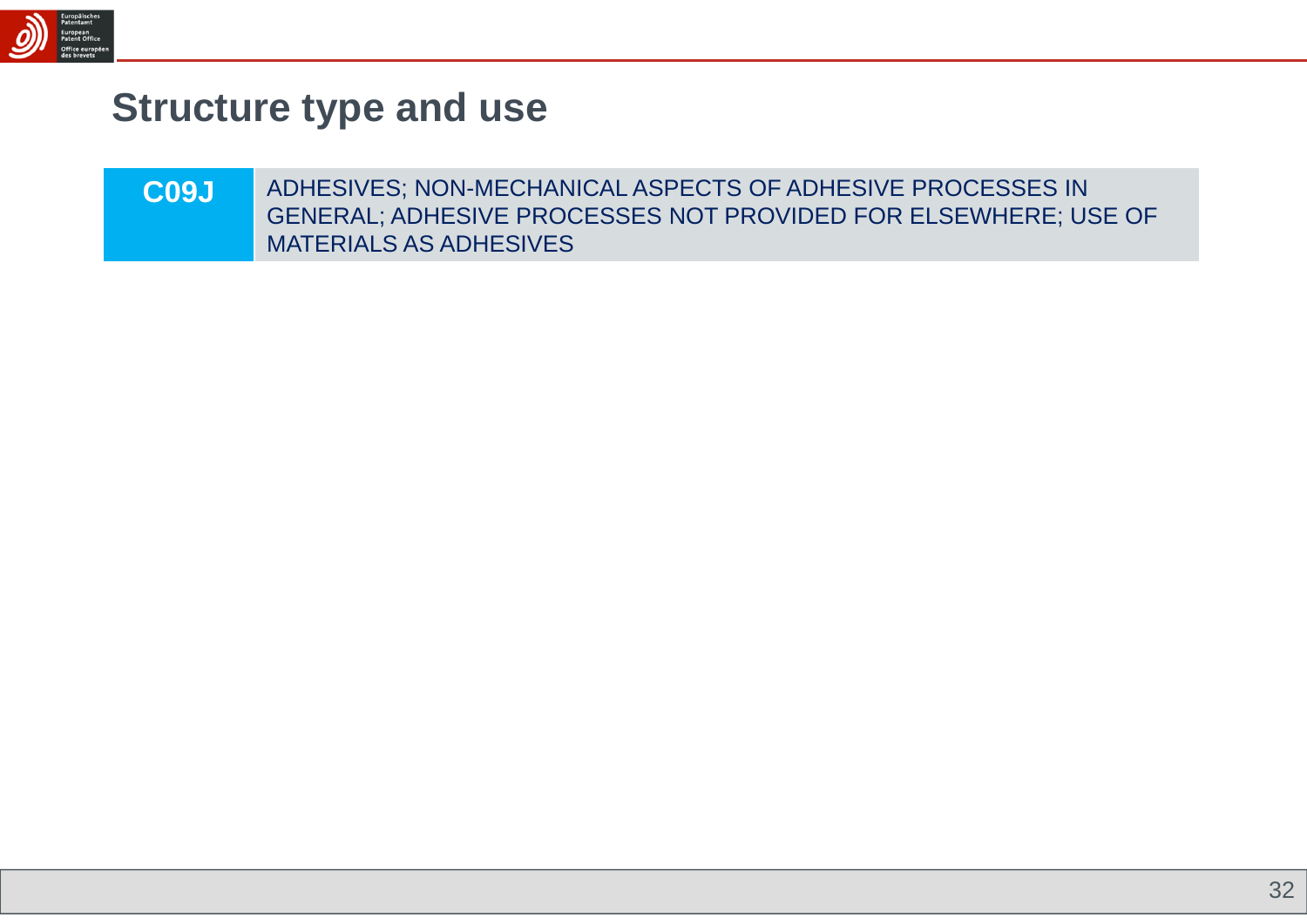Overview: (**INV.**) Combination sets with base symbols in subclass C09J:

 **Adhesives based on a polymer in majority** (base symbol group selected within the range of C09J101/00 to C09J201/10) and one or more **polymer(s) in minority** (second and further symbol(s), if any, are selected from group(s) within the subclass C08L)

> Two or more symbols are linked.

- $\triangleright$  Ex.:
	- Combination Set: C09J155/02, C08L25/08, C08L27/06
- **Adhesives based on a polymer in majority** (base symbol group selected within the range of C09J101/00 to C09J201/10) and one or more **polymer(s) in minority** (second and further symbol(s), if any, are selected from group(s) within the subclass C08L) and **one or more further compounding ingredient** in the sense of subclass C08K (symbol(s), positioned after the last C08L symbol in the Combination set, selected from group(s) of the subclass C08K)
	- > Three or more symbols are linked.
	- $\triangleright$  Ex.:
		- Combination Set: C09J133/04, C08L75/02, C08K3/36, C08K5/02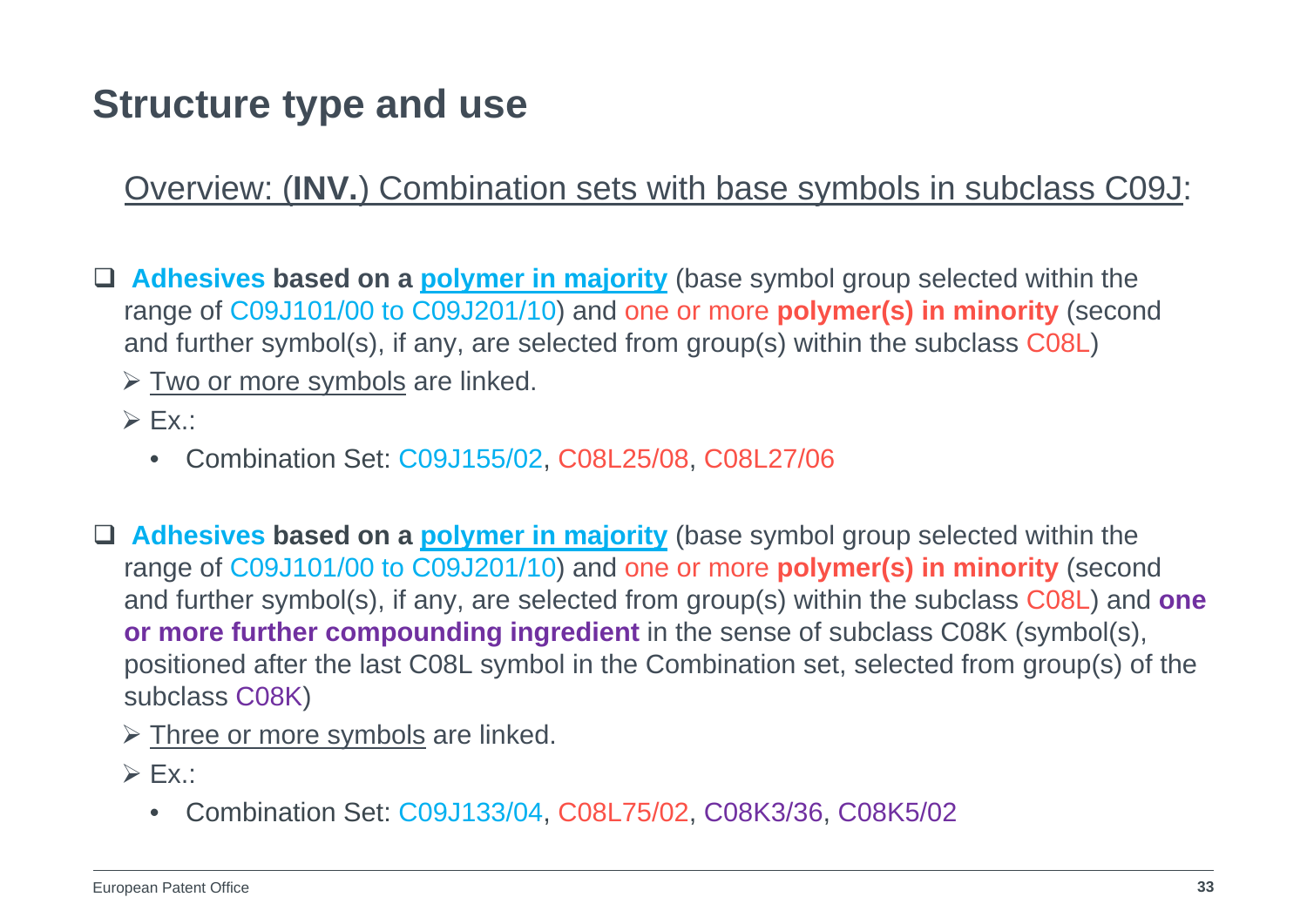**Special case of main group C09J4**

| C09J 4/00 | Adhesives based on organic non-macromolecular compounds having at least one<br>polymerisable carbon-to-carbon unsaturated bond; { adhesives, based on monomers of                                                                        |
|-----------|------------------------------------------------------------------------------------------------------------------------------------------------------------------------------------------------------------------------------------------|
|           | macromolecular compounds of groups C09J 183/00 to C09J 183/16 }                                                                                                                                                                          |
| C09J 4/06 | └● {Organic non-macromolecular compounds having at least one polymerisable carbon-to-carbon<br>unsaturated bond} in combination with a macromolecular compound other than an unsaturated<br>polymer of groups C09J 159/00 to C09J 187/00 |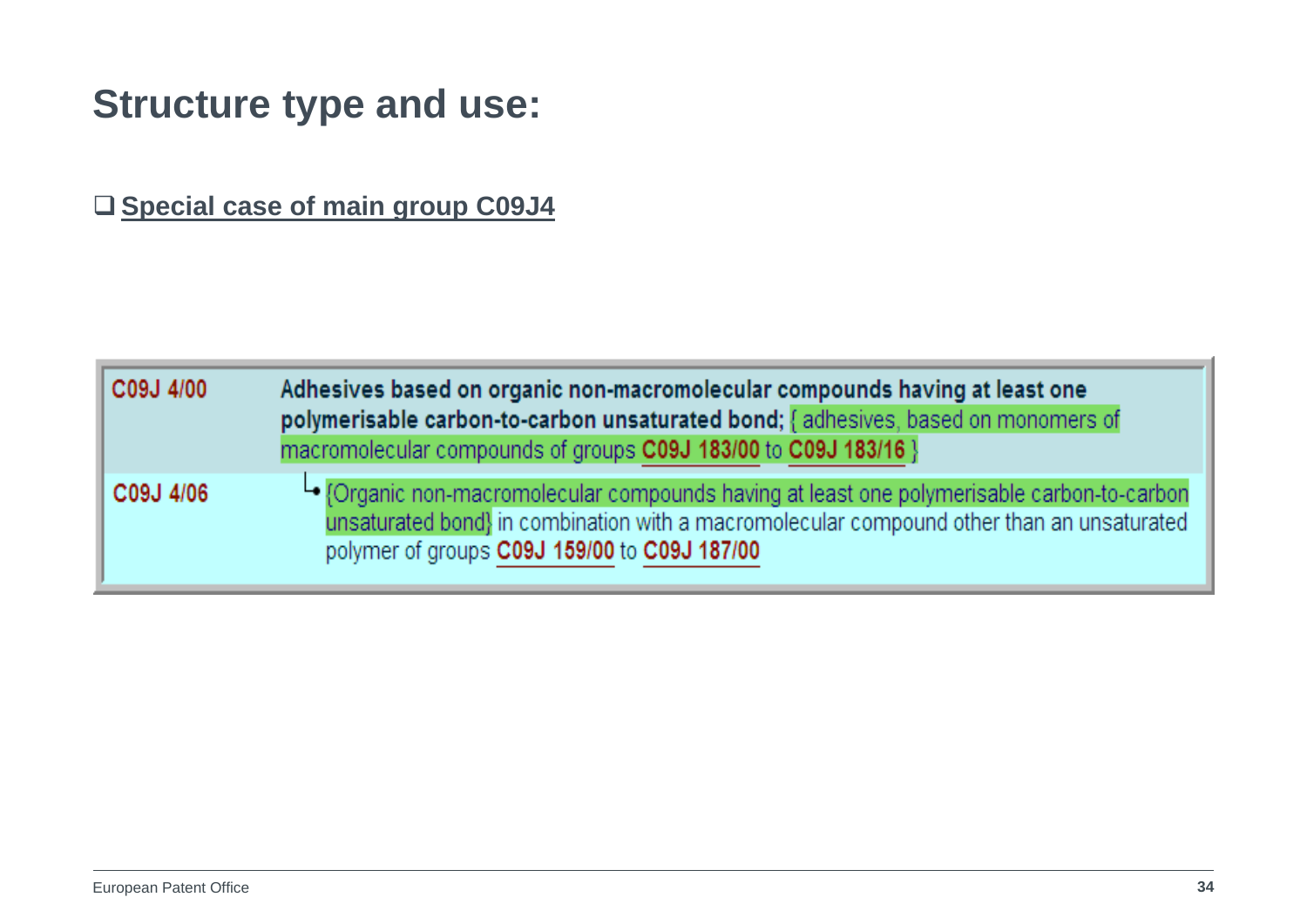Overview: (**INV.**) Combination sets with base symbols in main group C09J4/00:

 $\Box$  **Adhesives** (base symbol is C09J4/00), based on **organic non-macromolecular compounds having at least one polymerizable carbon-to-carbon unsaturated bond or oligomers thereof** (second symbol is selected from the range of groups C08F210/00 to C08F246/00, C08G77/00 to C08G77/04 and C08G77/20 to C08G77/30)

#### $\triangleright$  Two symbols only are linked.

 $\triangleright$  Exs.:

- $\bullet$ Combination Set: C09J4/00, C08F236/06
- •Combination Set: C09J4/00, C08G77/20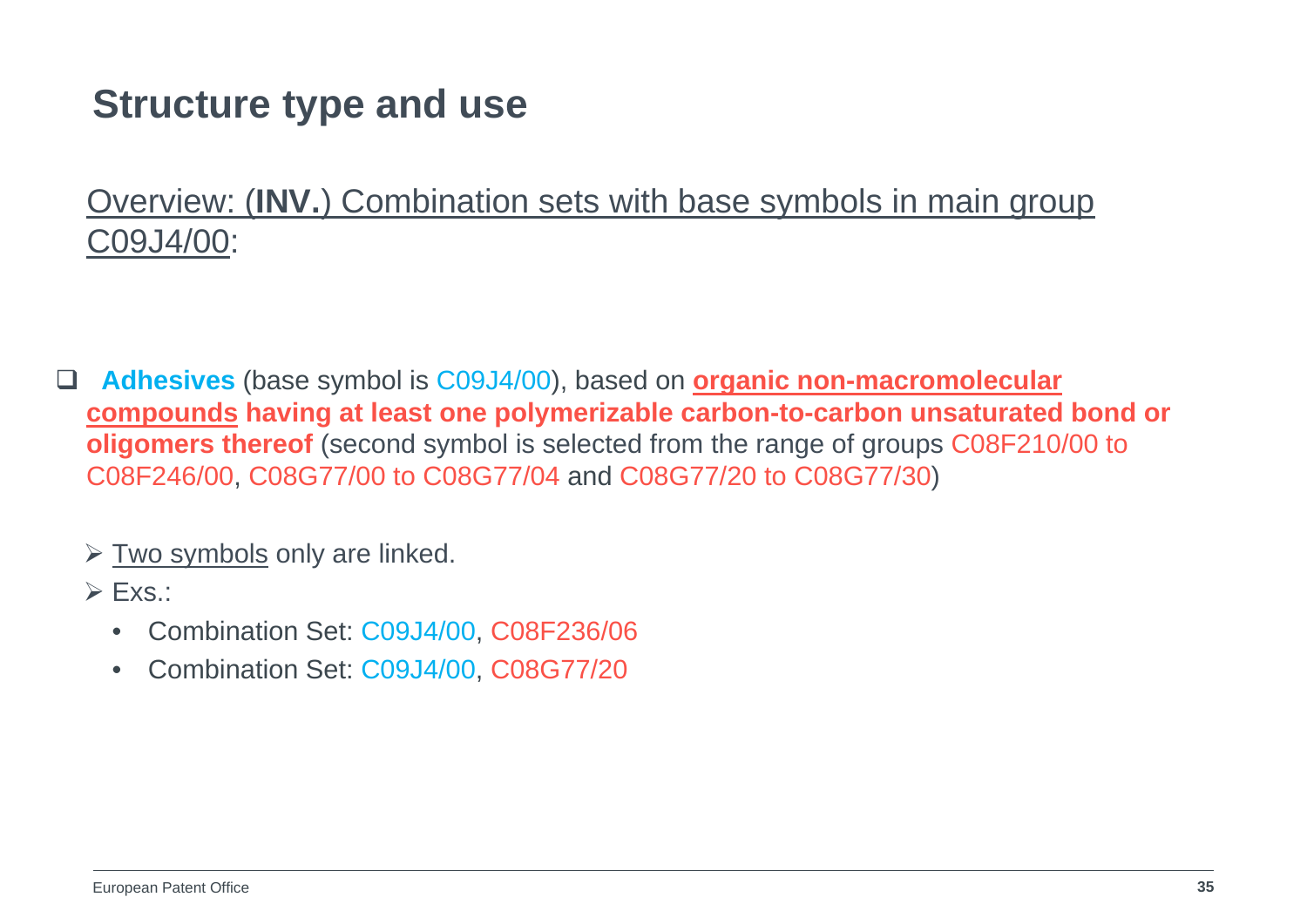#### Overview: (**INV.**) Combination sets with base symbols in subgroup C09J4/06:

- $\Box$  **Adhesives** (base symbol is C09J4/06), based on **organic non-macromolecular compounds having at least one polymerizable carbon-to-carbon unsaturated bond or oligomers thereof in combination with a macromolecular compound** other than an unsaturated polymer of groups C09J159/00 to C09J187/00 (second symbol is selected from the range of groups C08F251/00 to C08F289/00, C08F290/00 to C08F290/048, C08F290/08 to C08F290/128, C08F291/00 and sub-notations thereof)
	- $\triangleright$  Two symbols only are linked.
	- $\triangleright$  Exs.:
		- •Combination Set: C09J4/06, C08F265/10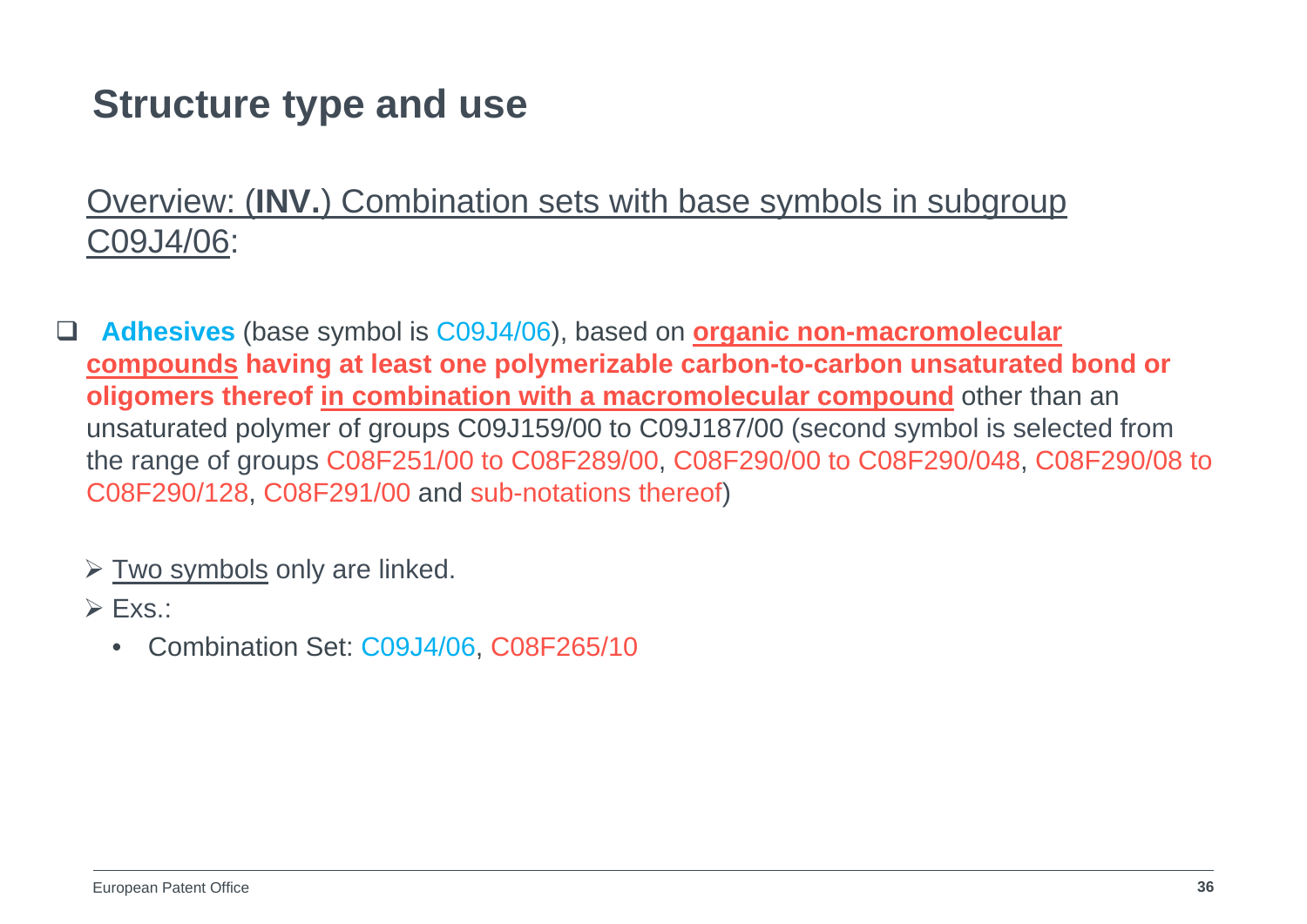# **Allocation rules and principles**

□ General guidance for allocating Combination sets in the polymer field

- In the document to be classified, **identify** (on the basis of the claims, examples and description) the **features** to be classified such as:
	- Product(s),
	- $\bullet$ Process(es) including any particular catalyst(s) used (if relevant),
	- Composition(s),
	- Use(s) and
	- Special properties and/or characteristics and/or further aspects
- For each of the above features **identify** the corresponding **subclass(es)** and then the **subgroup(s)** concerned (on the basis of the specific classification rules provided in the Definitions and Scheme concerned)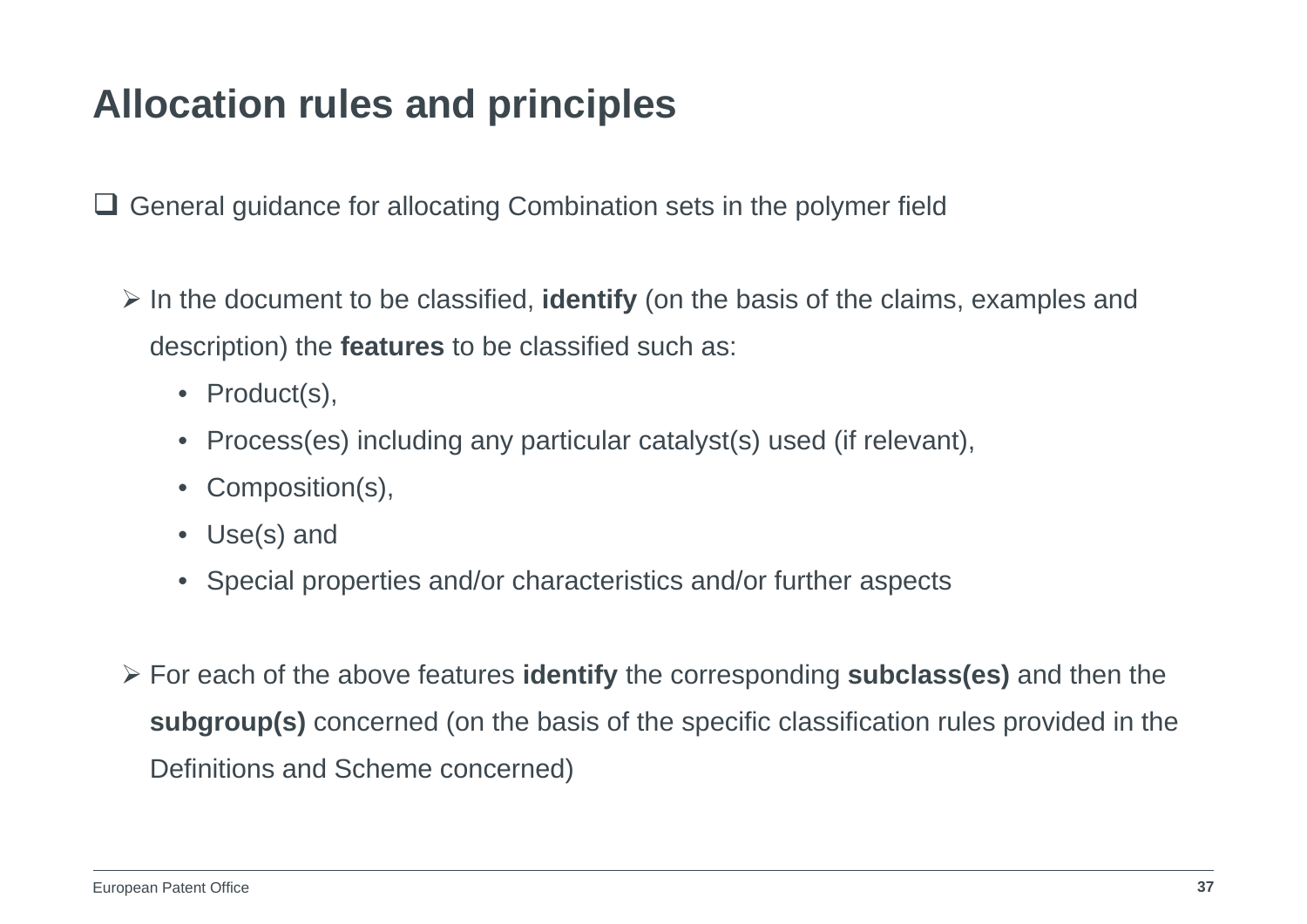### **Allocation rules and principles**

- Identify the features which are **linked** in the document (especially the linked features of embodiments such as those specified in the Examples) and to which **Combination sets can be assigned**
- Apply the (general/special) **rules** applicable to each individual symbol within the Combination set (e.g., the so called "last place rule" unless a derogation to said rule is applicable)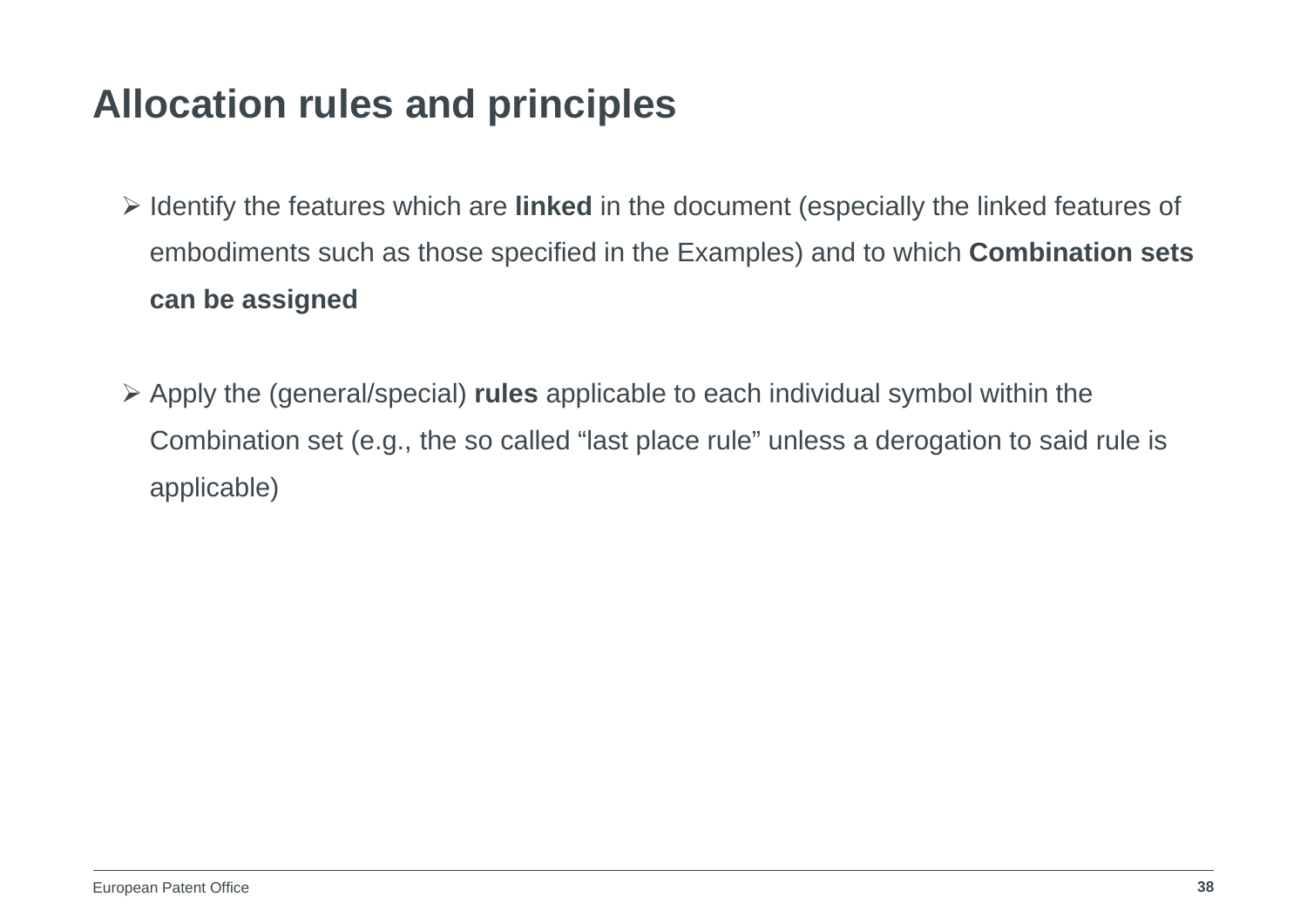# **Allocation rules and principles**

- Determine whether the identified Combination set has to be allocated as **INV**. or **ADD**. information and **finalize** the Combination set allocation
- Allocate **further** relevant **unlinked symbols** such as INV. type or ADD. type symbols, according to the relevant specific rules of the field(s) concerned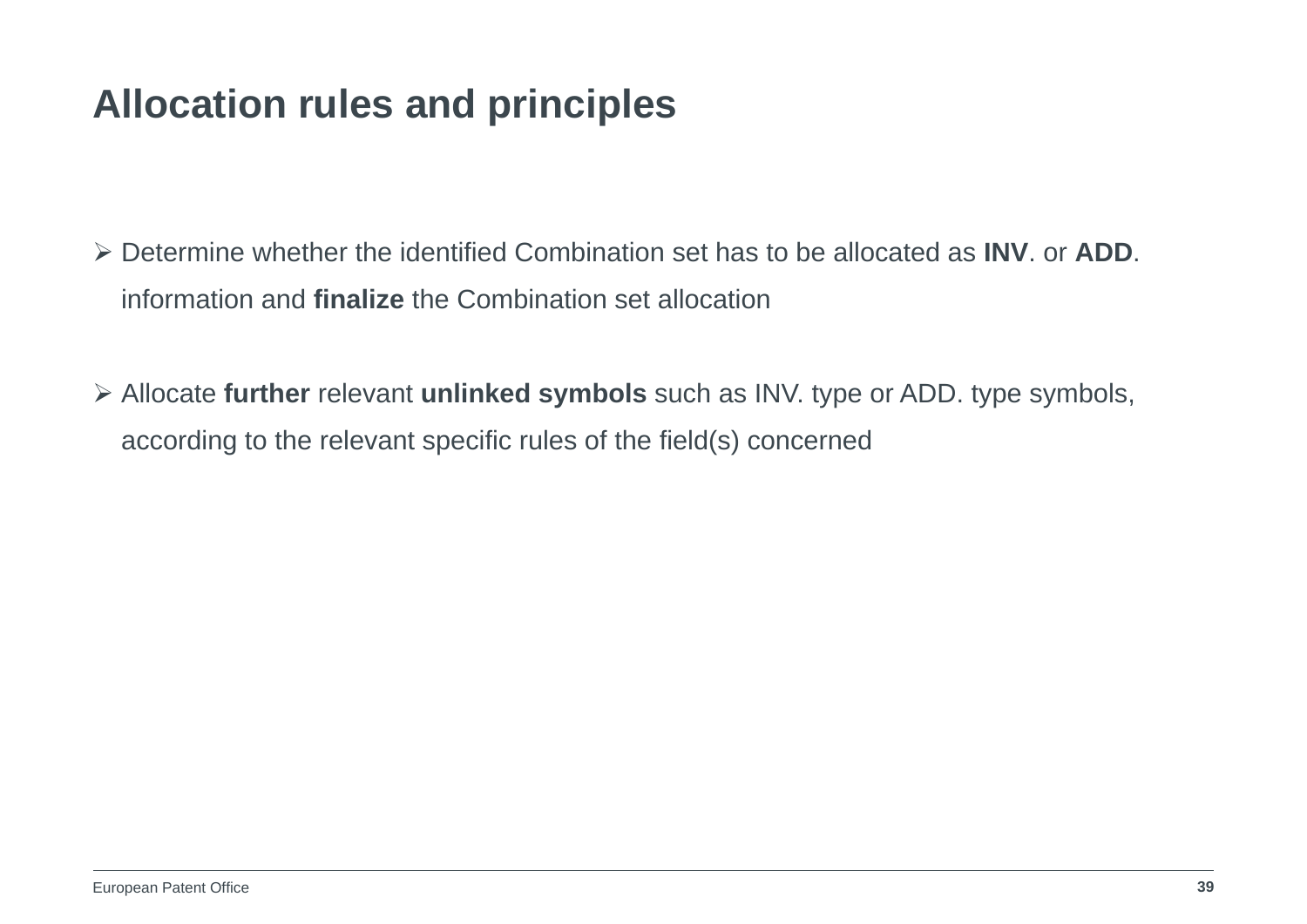#### **Advantages**

- Combination sets **unambiguously** identify features disclosed in the same context within a document
	- thereby, they allow an increase of the **signal/noise** ratio during Combination set specific searches in comparison to the Boolean searches applied to unlinked or linked classification symbols
- Allow to **classify linked features for which no separate single subgroup exists** within a subclass of the CPC
- Allow to **circumvent some drawbacks associated to keyword based searches**, e.g., in view of the reduction of the noise generated by the use of the same terminology in different technical contexts